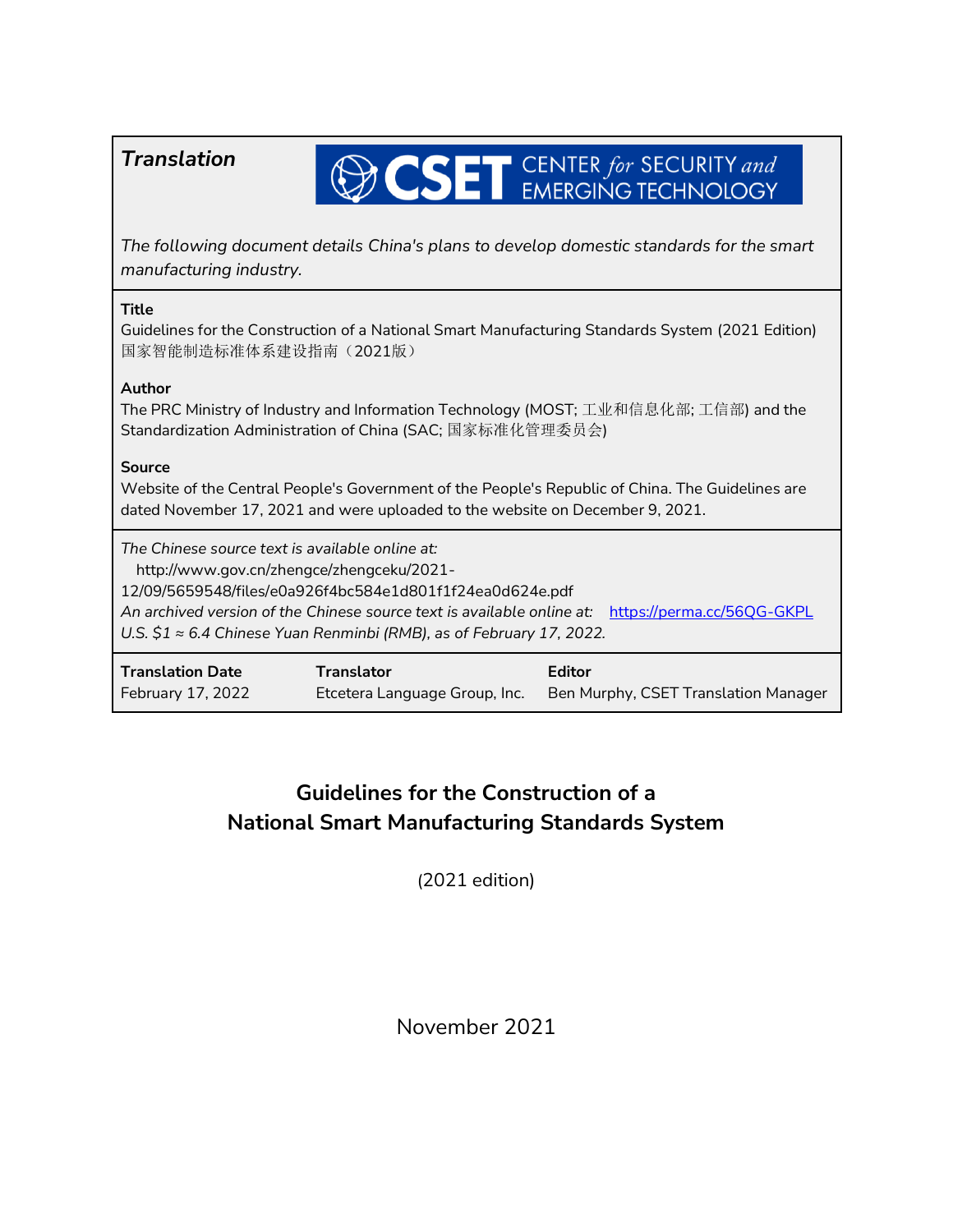### **Contents**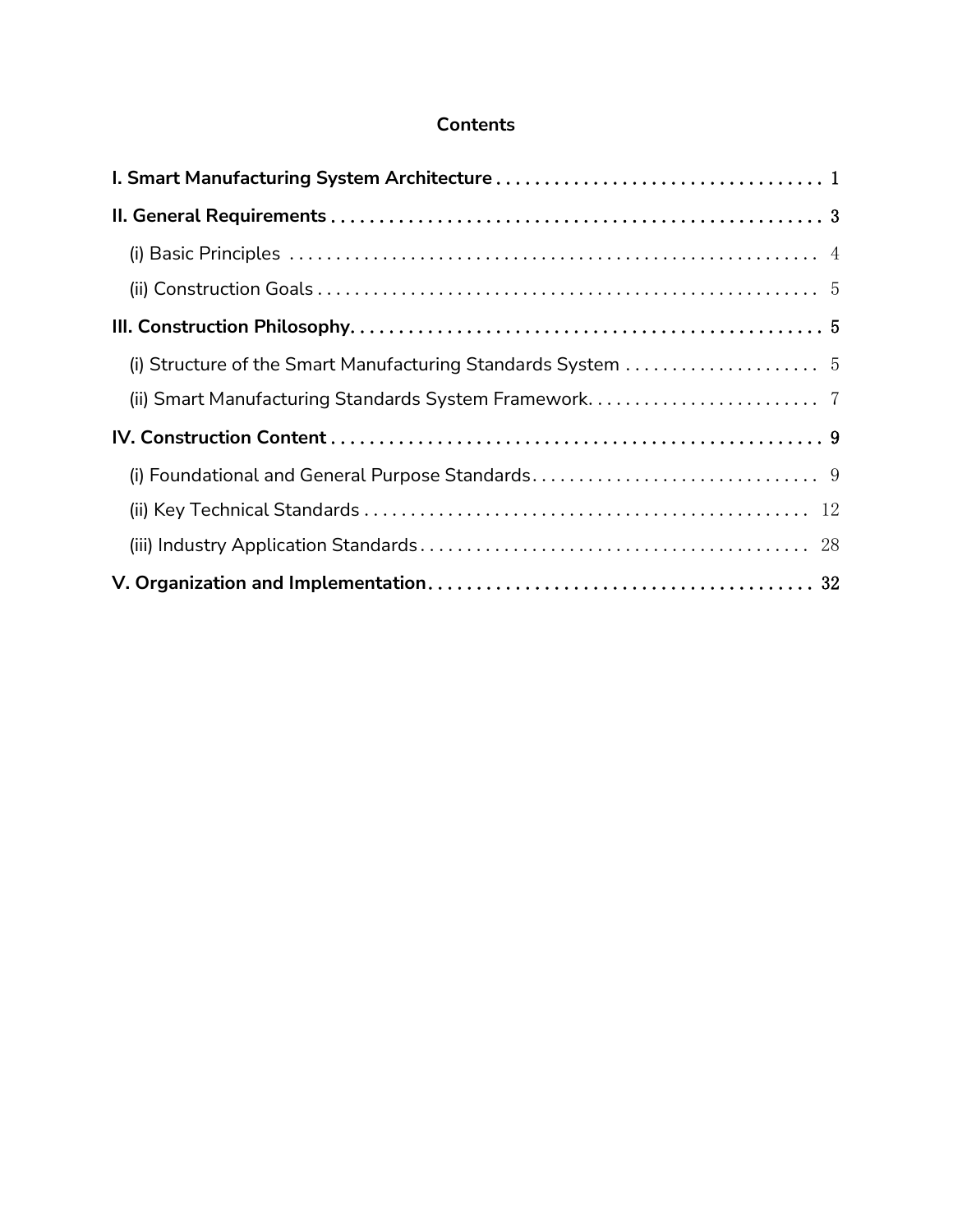### <span id="page-2-0"></span>**I. Smart Manufacturing System Architecture**

Smart manufacturing is an advanced production method based on the in-depth integration of advanced manufacturing technology and new generation information technology. It extends throughout the entire product life cycle, including design, production, management, and service, and has the characteristics of self-perception, self-decision-making, self-execution, self-adaptation, and self-learning. Smart manufacturing aims to improve the quality, benefits from efficiency, and flexibility of the manufacturing industry.

The smart manufacturing system architecture describes the elements, equipment, and activities involved in smart manufacturing from three dimensions: life cycle, system levels, and intelligent features. It is mainly used to clarify the standardized objects and scope of smart manufacturing. **The smart manufacturing system architecture is shown in Figure 1.**





**1. Life Cycle**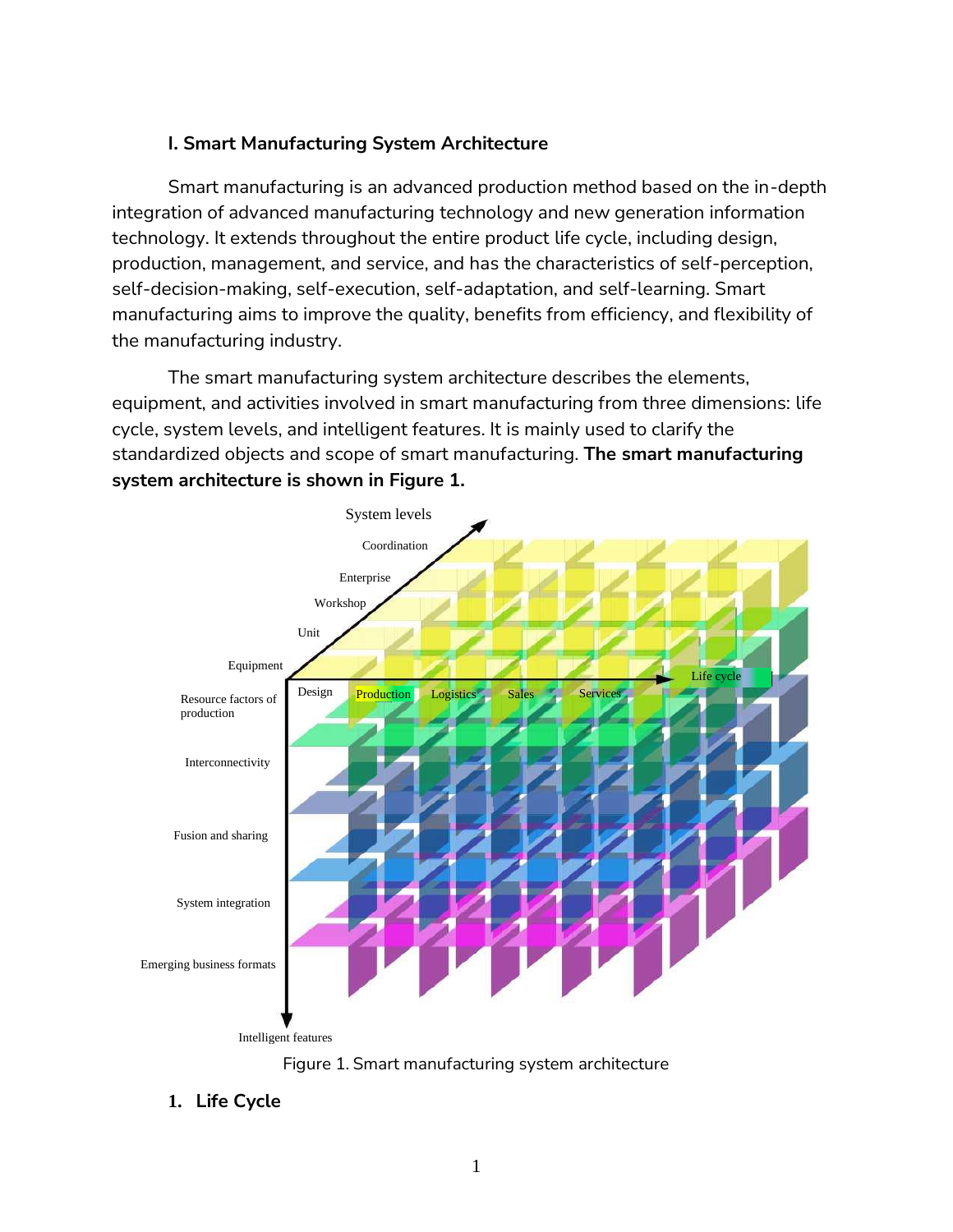The life cycle covers the various stages from product prototype development to product recycling and remanufacture, including mutually linked value-creation activities such as design, production, logistics, sales, and service. The various activities of the life cycle can be iterated and optimized, featuring characteristics such as sustainable development. The life cycle composition and time sequence will differ between different industries.

(1) Design is the process of implementing and optimizing requirements based on all enterprise constraints and selected technologies.

(2) Production is the process of creating a product, including activities such as the processing, transporting, assembling, and testing of materials.

(3) Logistics is the process by which goods physically flow from the place of supply to the place of receipt.

(4) Sales refers to the business activities by which products or goods are transferred from enterprises into the hands of customers.

(5) Service refers to the series of actions produced by the interaction between product provider and customer as well as their results.

## **2. System levels**

The system levels refer to the different levels of the organizational structure that correspond to production activities of the enterprise, including the equipment level, unit (单元) level, workshop level, enterprise level, and collaboration level.

(1) The equipment level is the level that implements the actual physical processes and physical process perception and operational control for the sensors, instrumentation, machines, and devices used by the enterprise.

(2) The unit level is the level used to process information within the enterprise and implement monitoring and control of physical processes.

(3) The workshop level is the level that implements production management for factories or workshops.

(4) The enterprise level is the level that implements business management for the enterprise.

(5) The collaboration level is the level at which the enterprise implements interconnection and sharing of internal and external information and business collaboration between enterprises.

### **3. Intelligent features**

2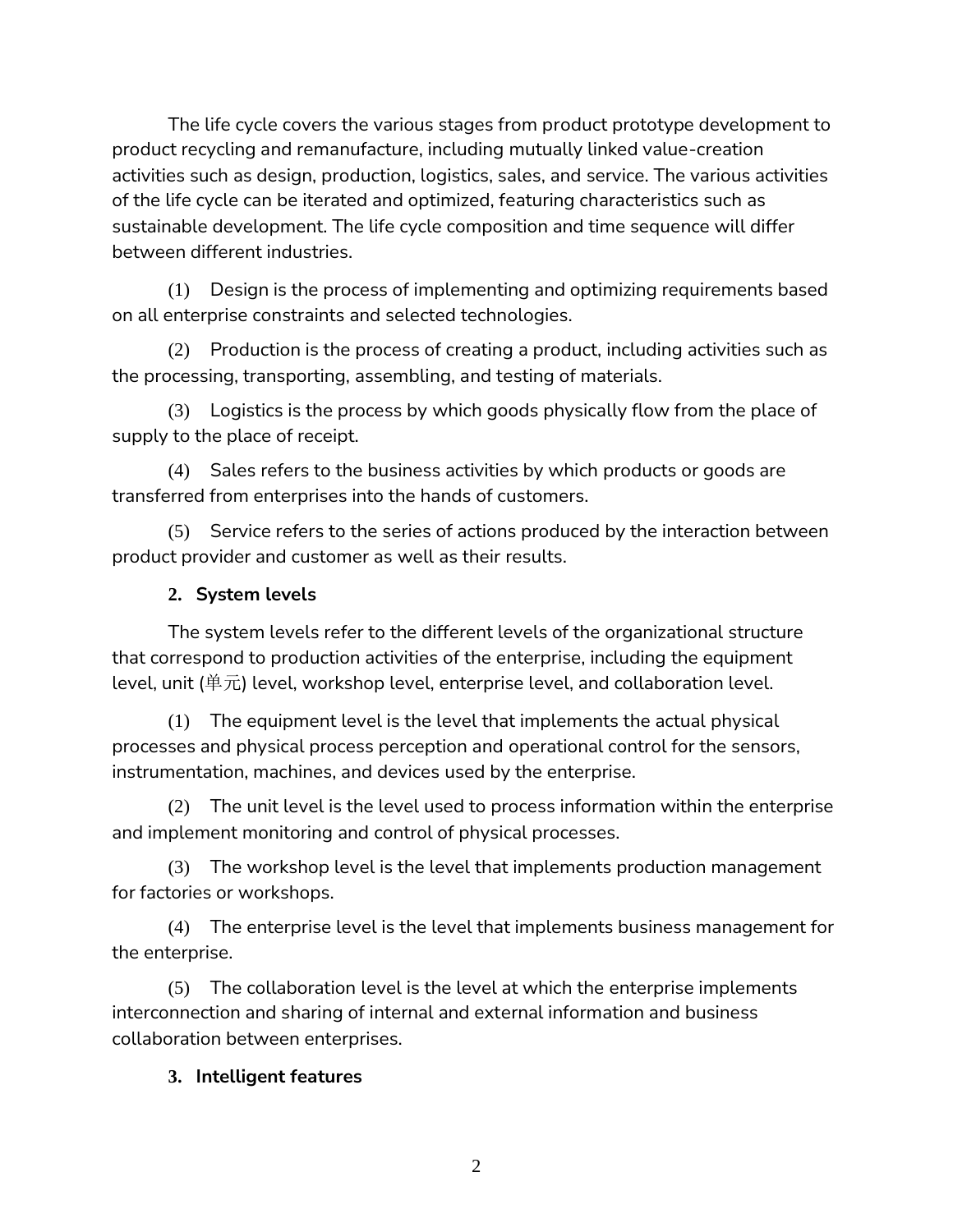Intelligent features refer to the characteristics of self-perception, self-decisionmaking, self-execution, self-learning, self-adaptation, and other functions of manufacturing activities, including five layers of intelligentization (智能化) requirements: resource factors of production (资源要素), interconnection, fusion and sharing, system integration, and emerging business formats (新兴业态).

(1) Resource factors of production refer to the level that contains the resources or tools that an enterprise needs to use when engaged in production, and their digitized models.

(2) Interconnection refers to the level of data transfer and parameter semantic exchange between resource factors of production through wired or wireless networks, communication protocols, and interfaces.

(3) Fusion and sharing refers to the level of information collaboration and sharing based on interconnection and the use of new generation information and communication technologies such as cloud computing and big data.

(4) System integration refers to the level of data exchange and functional interconnection between equipment, production units, production lines, digitized workshops, smart factories, and smart manufacturing systems in the process by which an enterprise implements smart manufacturing.

(5) Emerging business formats refer to the level established by the data, models, and systems based on the integration and fusion of resource factors of production at different levels of physical space and digital space in order to cover functions such as cognition, diagnostics, prediction, and decision-making and support virtual and real iteration and optimization.

# **II. General Requirements**

<span id="page-4-0"></span>We must be guided by Xi Jinping Thought on Socialism with Chinese Characteristics for a New Era, fully implement the spirit of the 19th Party Congress and the Second, Third, Fourth, Fifth, and Sixth Plenums of the 19th Central Committee, base ourselves on the new stage of development (新发展阶段), implement the new concept of development (新发展理念), and build the new pattern of development (新发 展格局), proceed in accordance with the deployment requirements of the *Outline of the People's Republic of China 14th Five-Year Plan for National Economic and Social Development and Long-Range Objectives for 2035<sup>1</sup>* and the *National Standardization* 

<sup>&</sup>lt;sup>1</sup> For an English translation of the 14th Five-Year Plan Outline, see: <https://cset.georgetown.edu/publication/china-14th-five-year-plan/>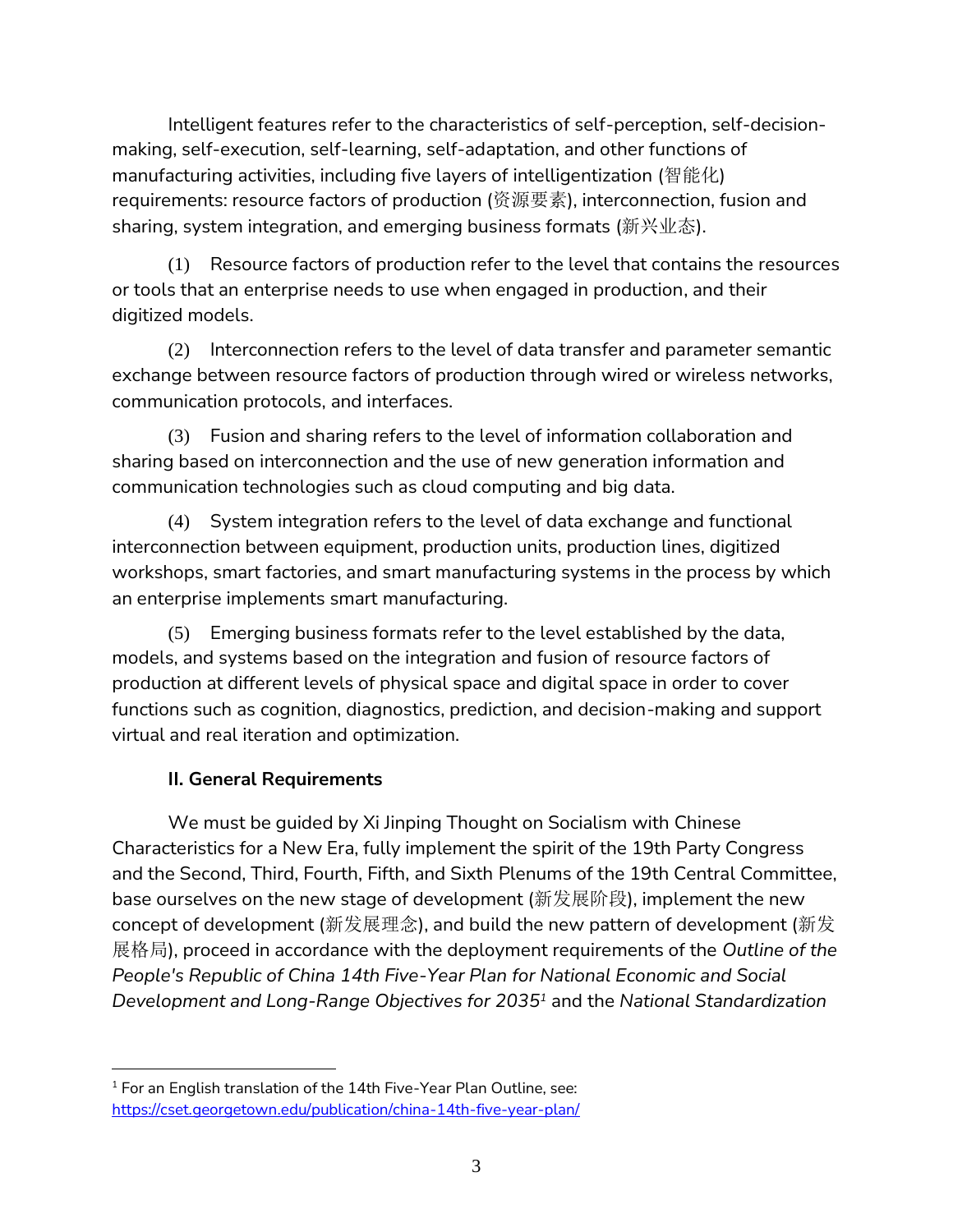Development Outline,<sup>2</sup> unswervingly implement the manufacturing powerhouse<sup>3</sup> strategy and the cyber powerhouse<sup>4</sup> strategy, strengthen the top-level design of standards work, increase the effective supply of standards, strengthen the application and implementation of standards, coordinate the promotion of domestic and international standardization work, continue to improve the national smart manufacturing standards system, guide the construction of the smart manufacturing standards system in various sub-sectors, and effectively allow standards to play their supporting and leading roles in smart manufacturing.

# **(i) Basic Principles**

<span id="page-5-0"></span>**Strengthen overall coordination and implement policies by category.** We will improve the top-level design of the national smart manufacturing standards work and coordinate the promotion of the formulation and implementation of national standards and industry standards, domestic standards, and international standards. We will integrate the technical characteristics and development requirements of key industries (fields) and promote the construction of smart manufacturing standards systems for industry sub-sectors in an orderly manner.

**Lay a solid foundation and strengthen collaboration.** We will accelerate the formulation of key standards for basic and general purpose technologies, key technologies, and typical applications. We will integrate the characteristics of smart manufacturing, such as its cross-industry, cross-field, and system integration characteristics, and promote the joint formulation of standards for all links of the production chain and by all parties across industry, academia, research institutes, and users.

**Open cooperation based on national conditions.** We will integrate the current situation of China's smart manufacturing technology and industrial development and encourage Chinese enterprises and institutions to actively participate in international standardization activities. We will strengthen exchanges and cooperation with global industry circles, actively contribute China's technical solutions and practical experience,

<sup>&</sup>lt;sup>2</sup> For an English translation of the National Standardization Development Outline, see: [https://cset.georgetown.edu/publication/the-chinese-communist-party-central-committee-and-the](https://cset.georgetown.edu/publication/the-chinese-communist-party-central-committee-and-the-state-council-publish-the-national-standardization-development-outline/)[state-council-publish-the-national-standardization-development-outline/](https://cset.georgetown.edu/publication/the-chinese-communist-party-central-committee-and-the-state-council-publish-the-national-standardization-development-outline/)

 $3$  Translator's note: This translation renders the Chinese word 强国 qiángguó—which literally means

<sup>&</sup>quot;strong nation"—in English as "powerhouse," as in the phrase "manufacturing powerhouse" (制造强国). <sup>4</sup> Translator's note: Alternate English translations for the Chinese term wǎngluò qiángguó (网络强国) here translated as "cyber powerhouse"—include "cyber superpower," "network powerhouse," "network superpower," and so on. For a more thorough discussion in English of the meaning of the term wǎngluò qiángguó, see: [https://www.newamerica.org/cybersecurity-initiative/digichina/blog/lexicon-wangluo](https://www.newamerica.org/cybersecurity-initiative/digichina/blog/lexicon-wangluo-qiangguo/)[qiangguo/](https://www.newamerica.org/cybersecurity-initiative/digichina/blog/lexicon-wangluo-qiangguo/)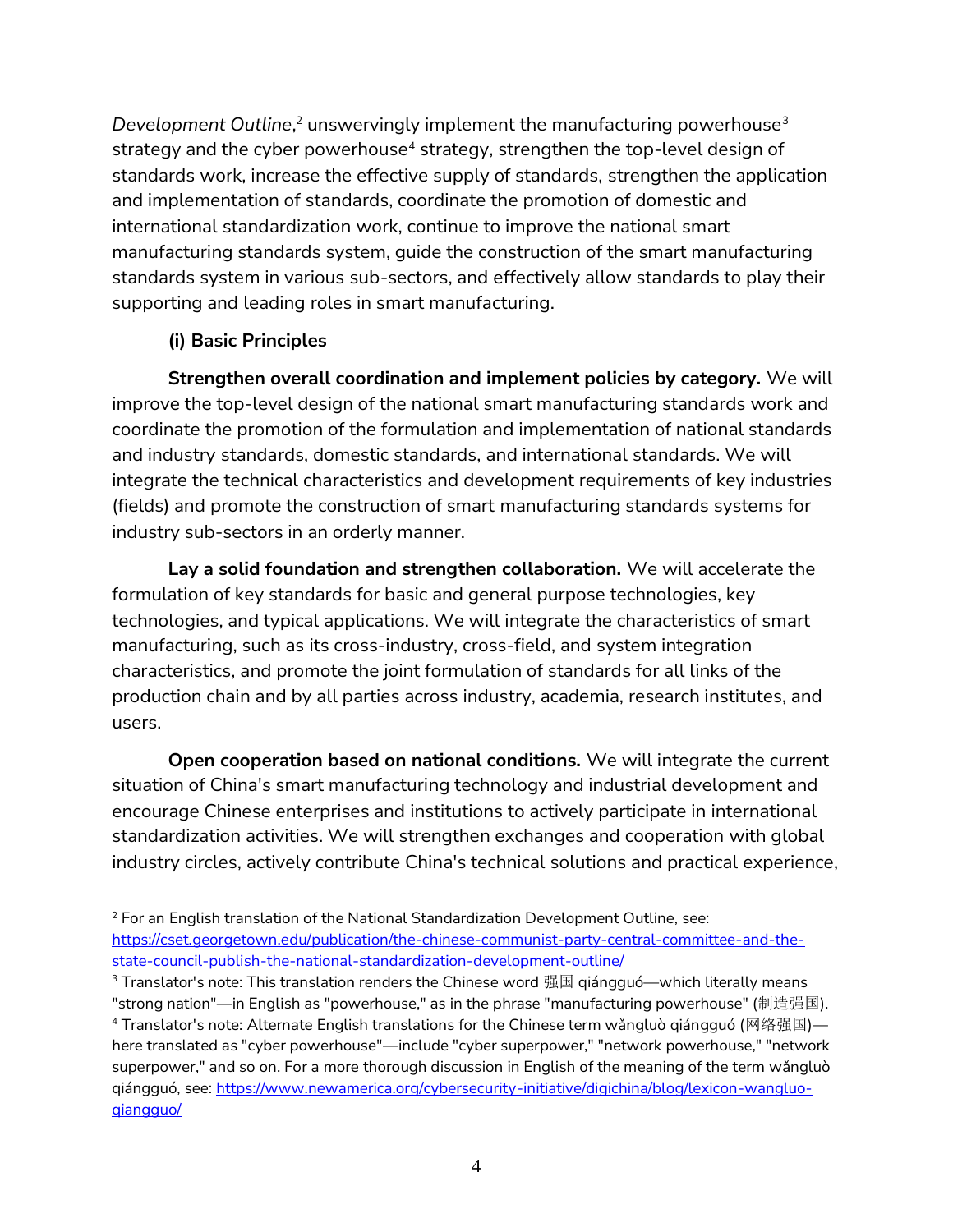and jointly promote the formulation of international standards for smart manufacturing.

# **(ii) Construction Goals**

<span id="page-6-0"></span>By 2023, we will formulate and revise more than 100 national standards and industry standards and constantly improve an advanced and suitable smart manufacturing standards system. We will accelerate the formulation of smart equipment standards for human-computer collaboration systems, processing equipment, and inspection and testing equipment, smart factory standards for smart factory design and integration optimization, smart supply chain standards for supply chain collaboration and supply chain evaluation, smart service standards for networked collaborative manufacturing, intelligent enabling technology standards for digital twins and artificial intelligence (AI) applications, and industrial network standards for industrial network integration. We will also support the development of smart manufacturing to raise it to a new level.

By 2025, we will form a relatively complete standard cluster in the areas of digital twins, data dictionaries, human-computer collaboration, smart supply chains, system reliability, cybersecurity, and functional safety and gradually build a smart manufacturing standards system that adapts to the trends of technological innovation, meets the requirements of industrial development, and is benchmarked against the international advanced level.

# <span id="page-6-1"></span>**III. Construction Philosophy**

# **(i) Structure of the Smart Manufacturing Standards System**

<span id="page-6-2"></span>The structure of the smart manufacturing standards system includes three parts: "(A) foundational and general purpose", "(B) key technical", and "(C) industry application". These mainly reflect the constitutive relationships of components of the standards system. The structure of the smart manufacturing standards system is as shown in Figure 2.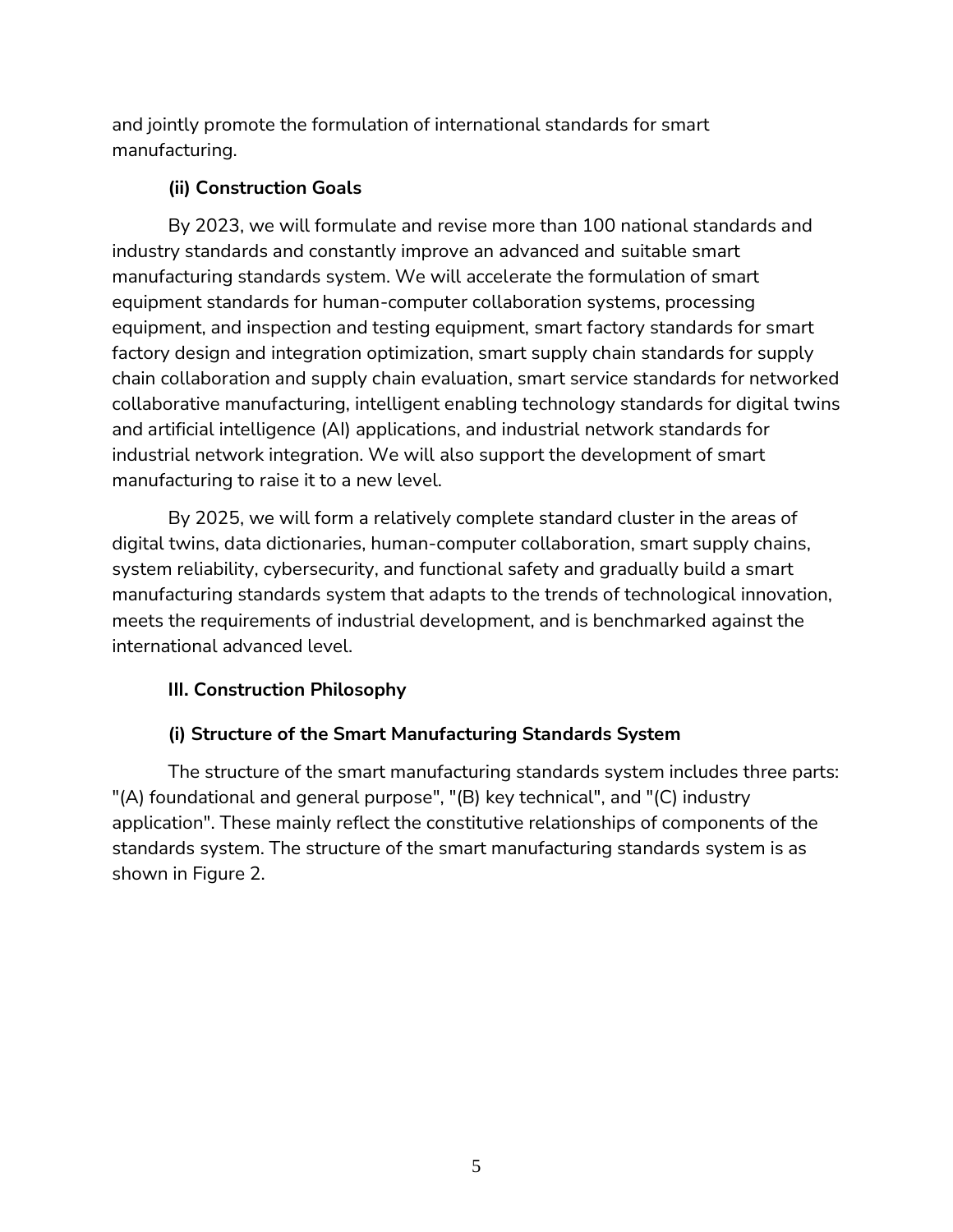



Specifically, (A) foundational and general purpose standards include six categories: general purpose, security, reliability, testing, evaluation, and personnel capabilities. These standards are located at the bottom of the smart manufacturing standard system structure diagram and support (B) key technical standards, and (C) industry application standards. (B) Key technical standards are the projection of the intelligent feature dimension of the smart manufacturing system structure on the manufacturing plane composed of the life cycle dimension and the system level dimension. Among these standards, the BA smart equipment standard mainly focuses on the resource factors of production of the intelligent feature dimension, the BB smart factory standard mainly focuses on the resource factors of production and system integration of the intelligent feature dimension, the BC smart supply chain corresponds to the interconnection, fusion and sharing, and system integration of the smart feature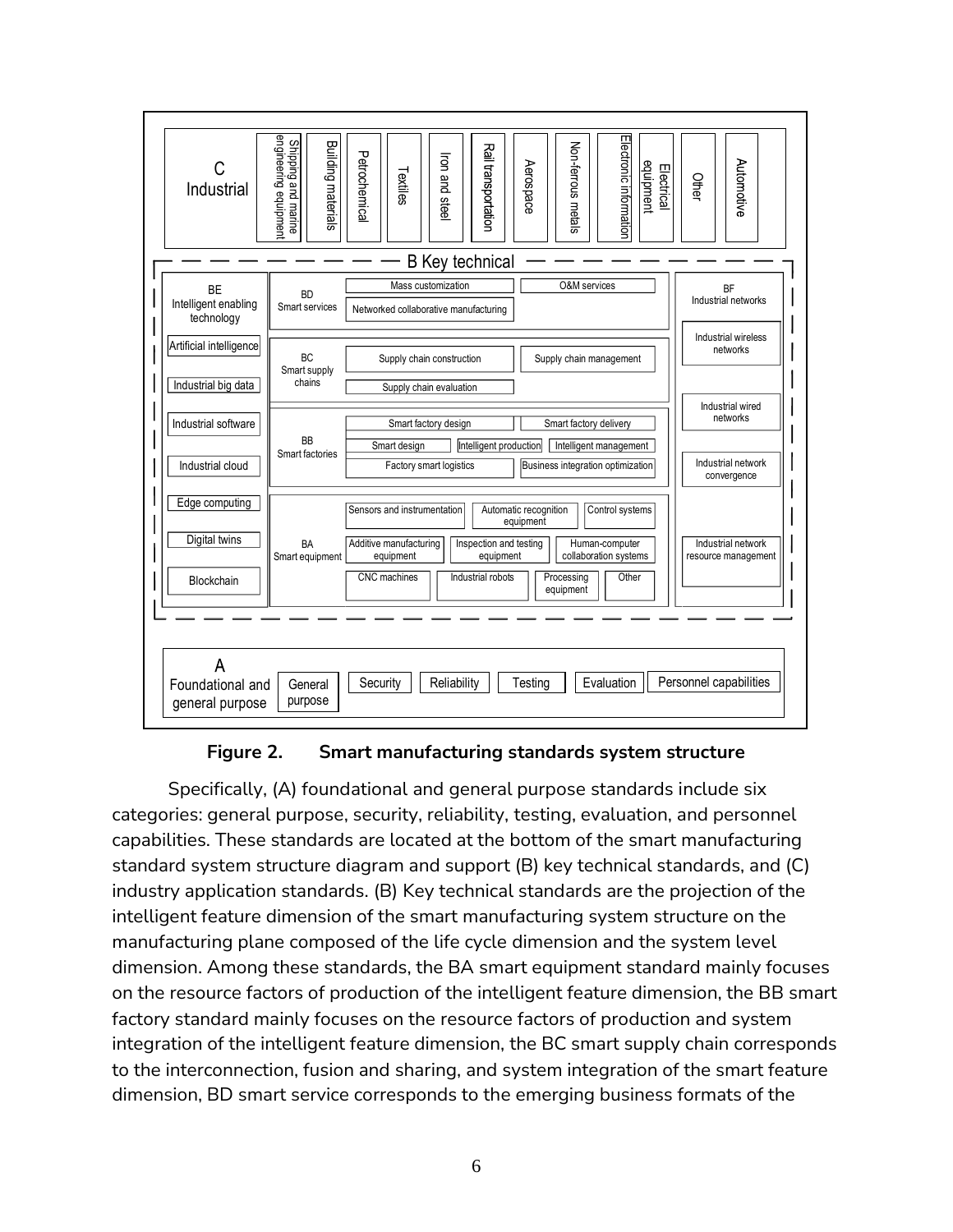smart feature dimension, BE intelligent enabling technology corresponds to resource factors of production, interconnection, fusion and sharing, system integration, and emerging formats of intelligent feature dimension, and BF industrial network corresponds to interconnection and system integration of the intelligent feature dimension. (C) Industry application standards are located at the top of the smart manufacturing standards system structure and are oriented to the specific requirements of industry. They refine and implement (A) foundational and general purpose standards and (B) key technical standards and guide the advancement of smart manufacturing in various industries.

### **(ii) Smart Manufacturing Standards System Framework**

<span id="page-8-0"></span>The framework diagram of the smart manufacturing standards system includes the basic component units of the smart manufacturing standard system, including the (A) foundational and general purpose, (B) key technical, and (C) industry application parts, as shown in Figure 3.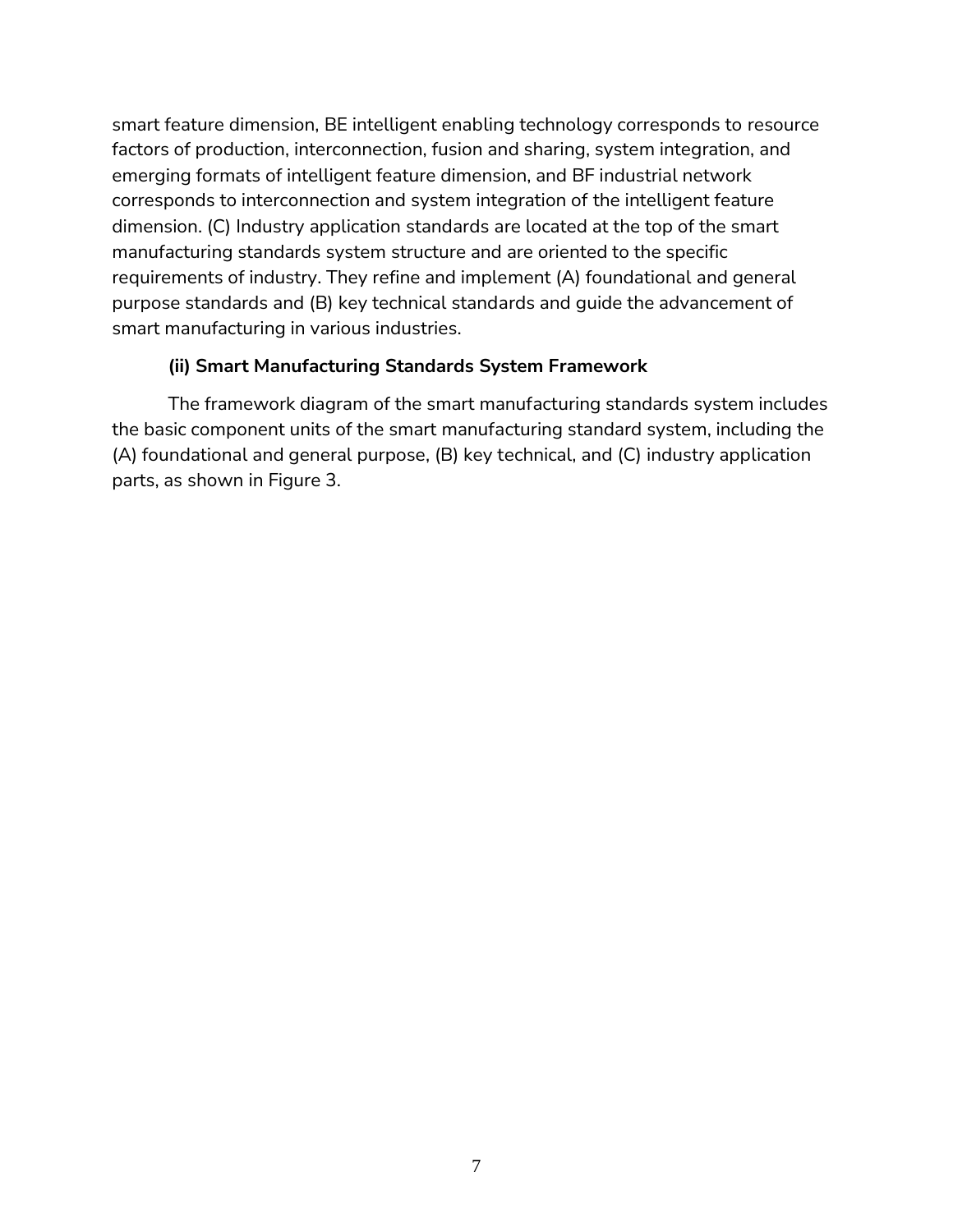

**Figure 3. Smart manufacturing standards system framework diagram**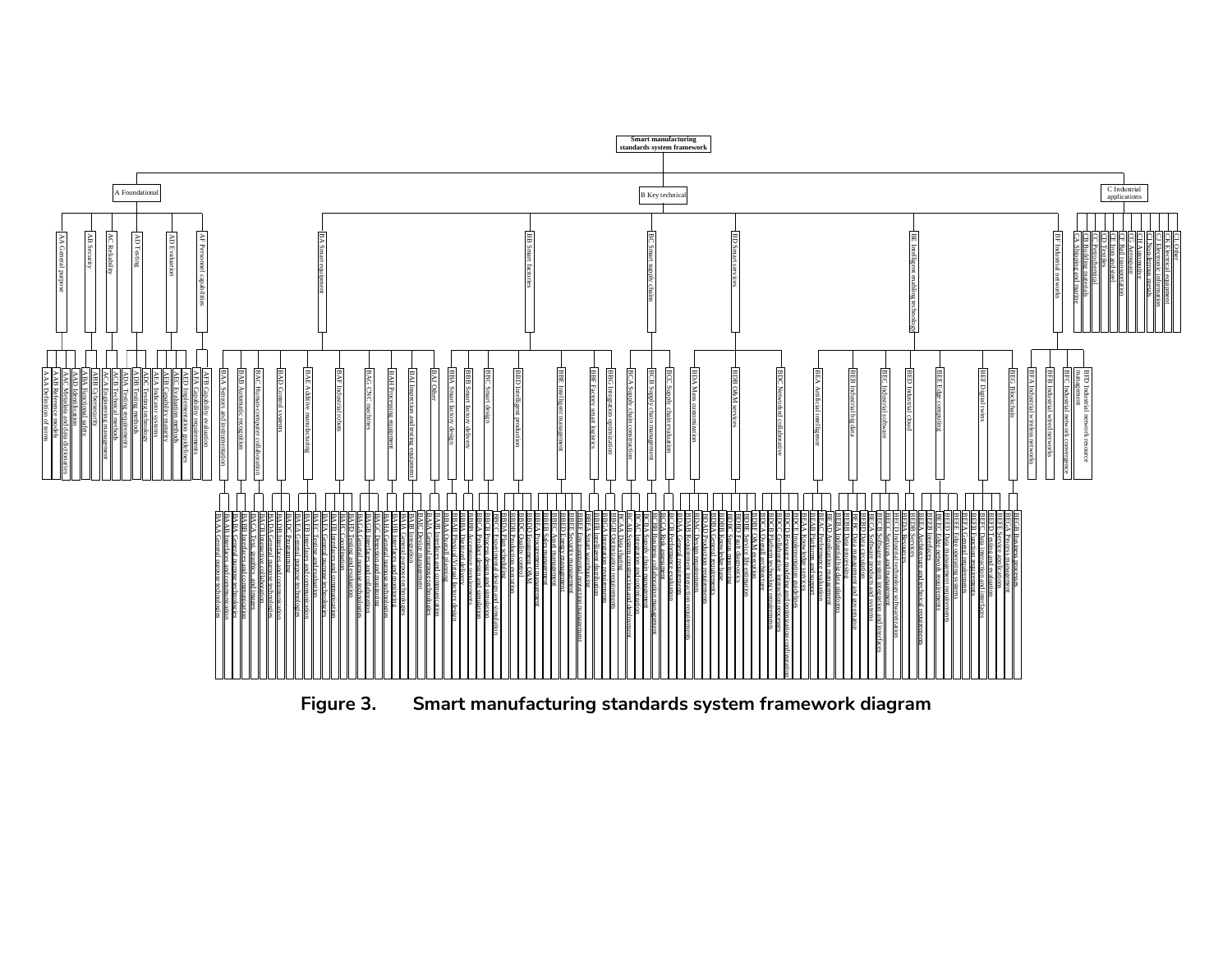### <span id="page-10-0"></span>**IV. Construction Content**

### **(i) Foundational and General Purpose Standards**

<span id="page-10-1"></span>These standards mainly include six parts: general purpose, security, reliability, testing, evaluation, personnel capabilities, as shown in Figure 4. These standards are mainly used to unify smart manufacturing concepts and resolve basic, general purpose, and key problems.

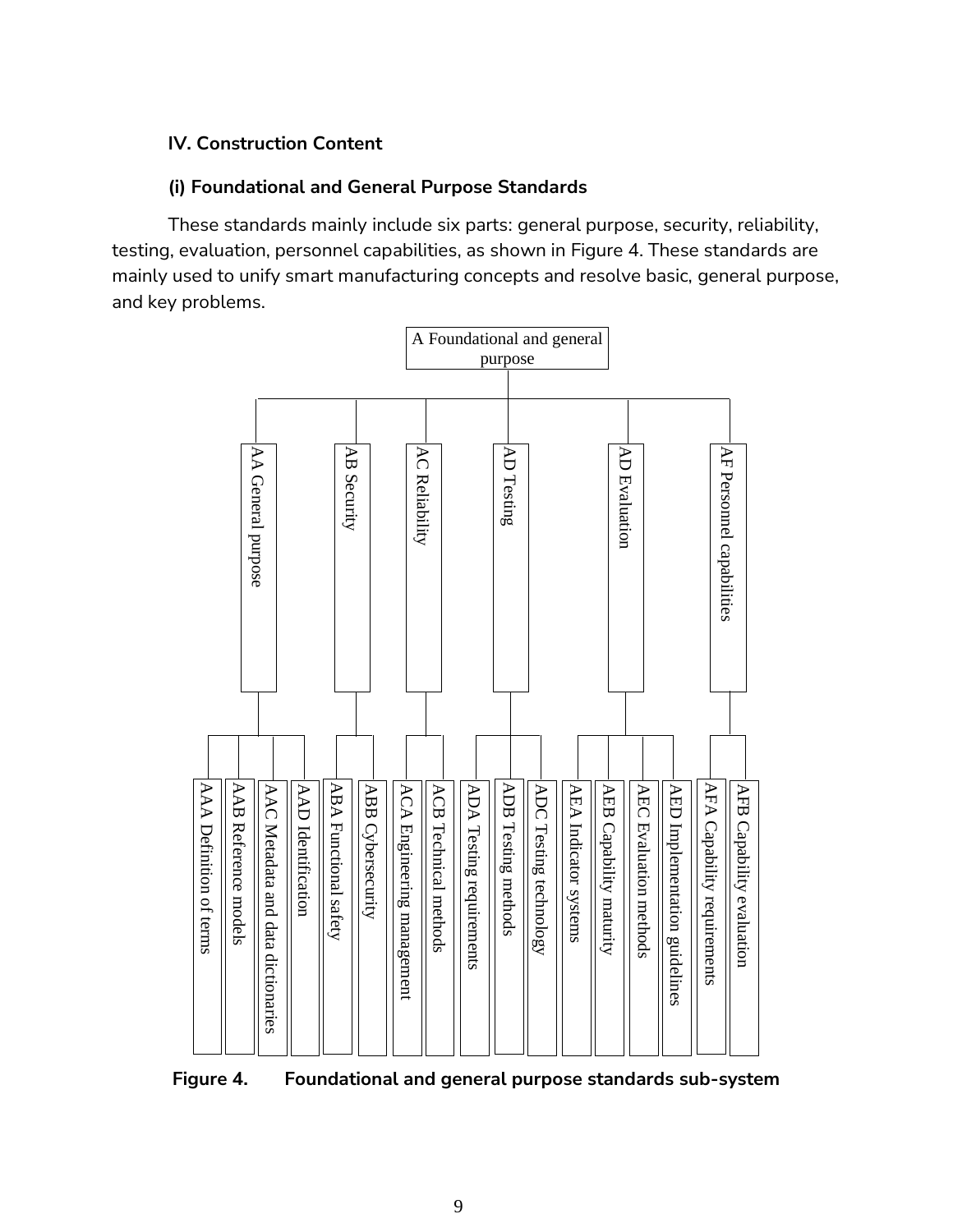### **1. General purpose standards**

These standards mainly include four parts: definition of terms, reference models, metadata and data dictionaries, and identification. Definition of terms standards are mainly used to unify smart manufacturing concepts, in order to provide support for the formulation of standards in each other part, including standards for terms, vocabulary, symbols, and codes. Reference model standards are used to help all parties recognize and understand the objects, boundaries, and the hierarchical relationships and internal connections of various parts in smart manufacturing standardization, including standards for reference models and system architectures. Metadata and data dictionary standards are used to specify the categorization, naming rules, description and expression, registration, and management and maintenance requirements of industrial products, manufacturing processes, and other industrial data involved in the design, production, circulation, and other stages of smart manufacturing products as well as data dictionary establishment methods, including standards for metadata and data dictionaries. Identification standards are used for the identification and parsing of various types of objects in the field of smart manufacturing, including standards for identifier coding, coding transmission rules, object metadata, and parsing systems (解 析系统).

### **2. Security standards**

These standards mainly include two parts: functional safety and cybersecurity. Functional safety standards are used to ensure that control systems perform their safety functions correctly and reliably when danger occurs, so as to avoid production accidents caused by system failure or conflicts between safety facilities, including standards for smart manufacturing-oriented safety collaboration requirements, functional safety system design and implementation, functional safety testing and evaluation, functional safety management, and functional safety operations and maintenance (O&M). Cybersecurity standards are used to ensure the availability, secrecy, and integrity of relevant information systems in the field of smart manufacturing, so as to ensure that the systems can operate safely and reliably, including standards for networked equipment security, control system security, network (including identifier analysis systems) security, industrial internet platform security, data security and related security product evaluation, system security construction, security maturity evaluation, and password applications.

#### **3. Reliability standards**

These standards mainly include two parts, engineering management and technical methods. Engineering management standards mainly plan, organize, coordinate, and supervise the reliability activities of smart manufacturing systems,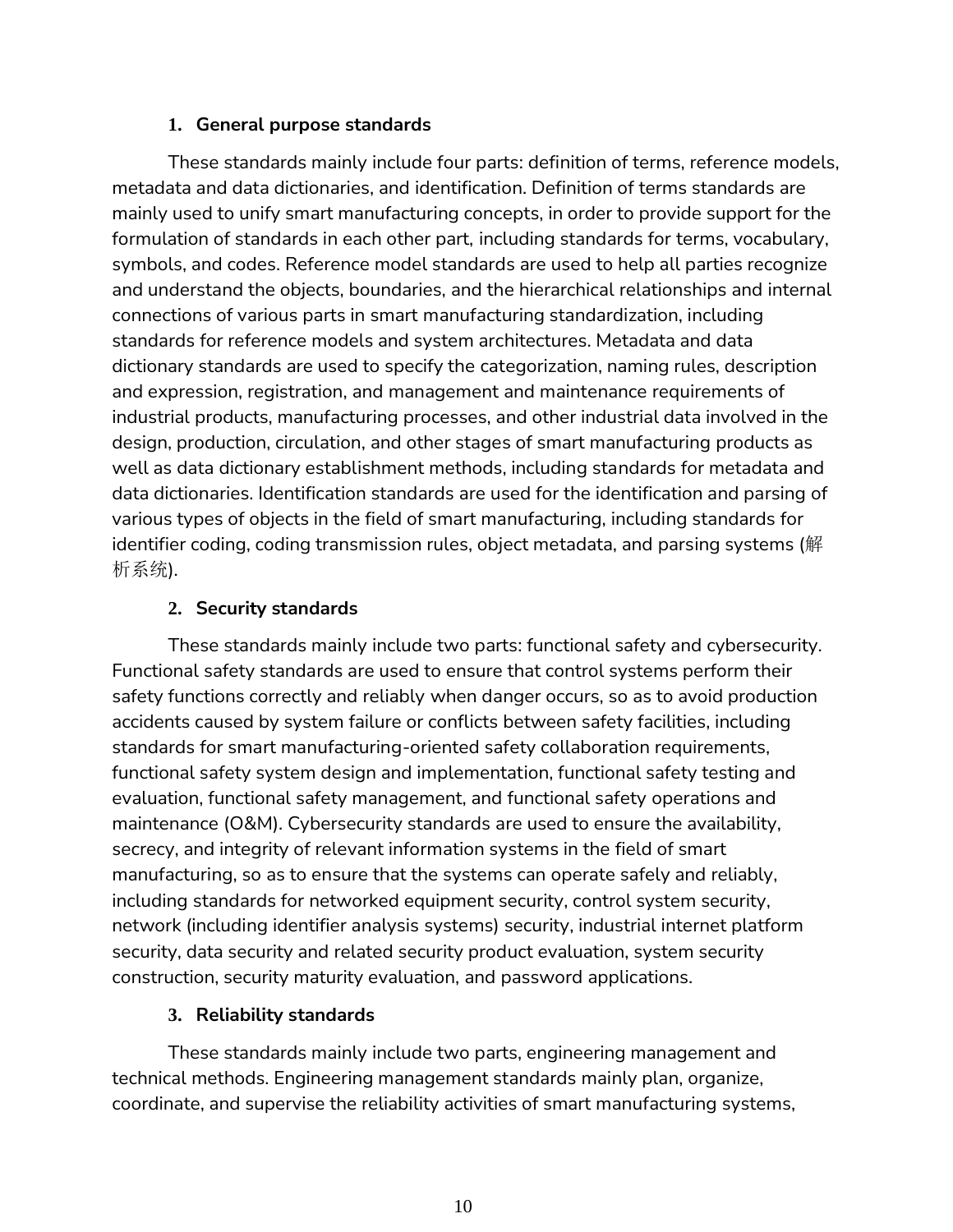including standards for the reliability requirements, reliability management, comprehensive assurance management, and life cycle cost management of smart manufacturing systems and their various system-level objects. Technical method standards are mainly used to guide the performance of specific reliability assurance and verification work by smart manufacturing systems and their various system levels, including standards for reliability design, reliability prediction, reliability testing, reliability analysis, reliability growth, and reliability evaluation.

## **4. Testing standards**

These standards mainly include three parts: testing requirements, testing methods, and testing technology. Testing requirement standards are used to guide the scientific ordering and effective management of smart equipment and systems in the testing process, including standards for the indicators and requirements for consistency and interoperability, integration and interconnection, system energy efficiency, electromagnetic compatibility, and other test items of different types of smart equipment and systems. Testing method standards are used for the testing of different types of smart equipment and systems, including standards for test content, methods, steps, processes, calculations, and analysis as well as standards for performance, environmental adaptability, and parameter calibration. Testing technology standards are used to regulate testing technologies for smart manufacturing, including judgmental testing (判断性检测), informational testing, and causal testing. The testing methods are not limited to software and hardware testing, online monitoring, and simulation testing.

### **5. Evaluation standards**

These standards mainly include four parts: indicator systems, capability maturity, evaluation methods, and implementation guidelines. Indicator system standards are used to evaluate the performance and results of smart manufacturing implementation and push enterprises to continuously improve their level of smart manufacturing. Capability maturity standards are used by enterprises to identify the current smart manufacturing situation and plan smart manufacturing frameworks. They provide a basis for enterprises to identify shortcomings, set goals, and carry out improvements. Evaluation method standards are used to provide relevant parties with consistent methods and bases, standardize the evaluation process, and guide relevant parties to carry out smart manufacturing evaluation. Implementation guideline standards are used to guide enterprises to improve their manufacturing capabilities and to provide references for enterprises to carry out intelligentized construction and increase productivity.

### **6. Personnel capability standards**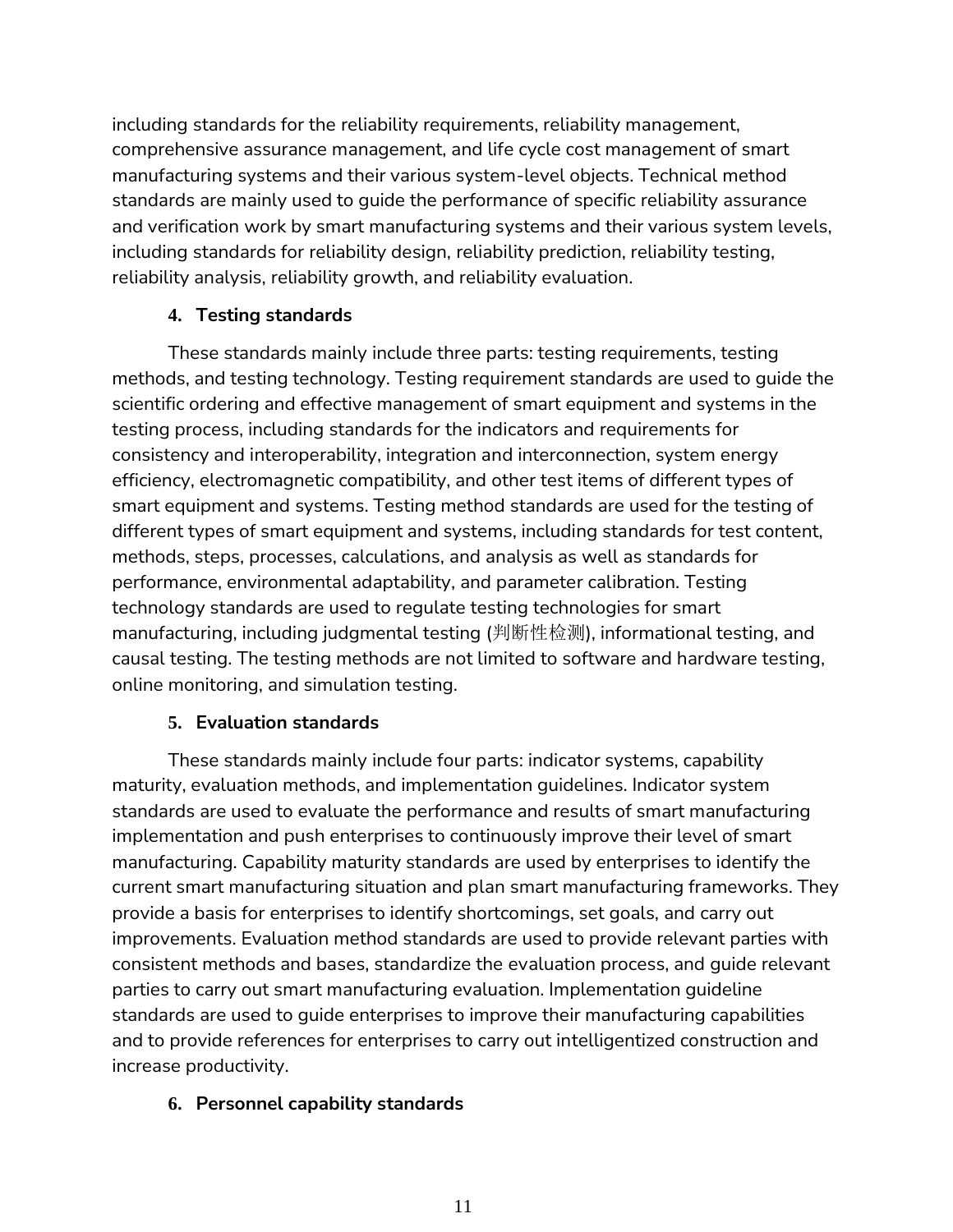These standards mainly include two parts: smart manufacturing personnel capability requirements and capability evaluation. Smart manufacturing practitioner capability requirement standards are used to regulate the capability management of practitioners and clarify the requirements for occupational categorization, capability levels, knowledge reserves, technical capabilities, and practical experience, including standards for capability requirements and personnel capability training. Smart manufacturing capability evaluation standards are used to regulate the capability levels of personnel in different occupational categories and guide the evaluation of the capability levels of smart manufacturing practitioners, including standards for practitioner evaluation and appraiser evaluation.

## **(ii) Key Technical Standards**

<span id="page-13-0"></span>These standards mainly include six parts: smart equipment, smart factories, smart supply chains, smart services, intelligent enabling technology, and industrial networks.

## **1. Smart equipment standards**

These standards mainly include ten parts: sensors and instrumentation, automatic recognition equipment, human-computer collaboration systems, control systems, additive manufacturing equipment, industrial robots, computer numerical control (CNC) machines, processing equipment, inspection and testing equipment, and other, as shown in Figure 5. These standards mainly set out requirements for smart equipment information models, data dictionaries, communication protocols and interfaces, integration and interconnectivity, O&M services, performance evaluation, and test methods.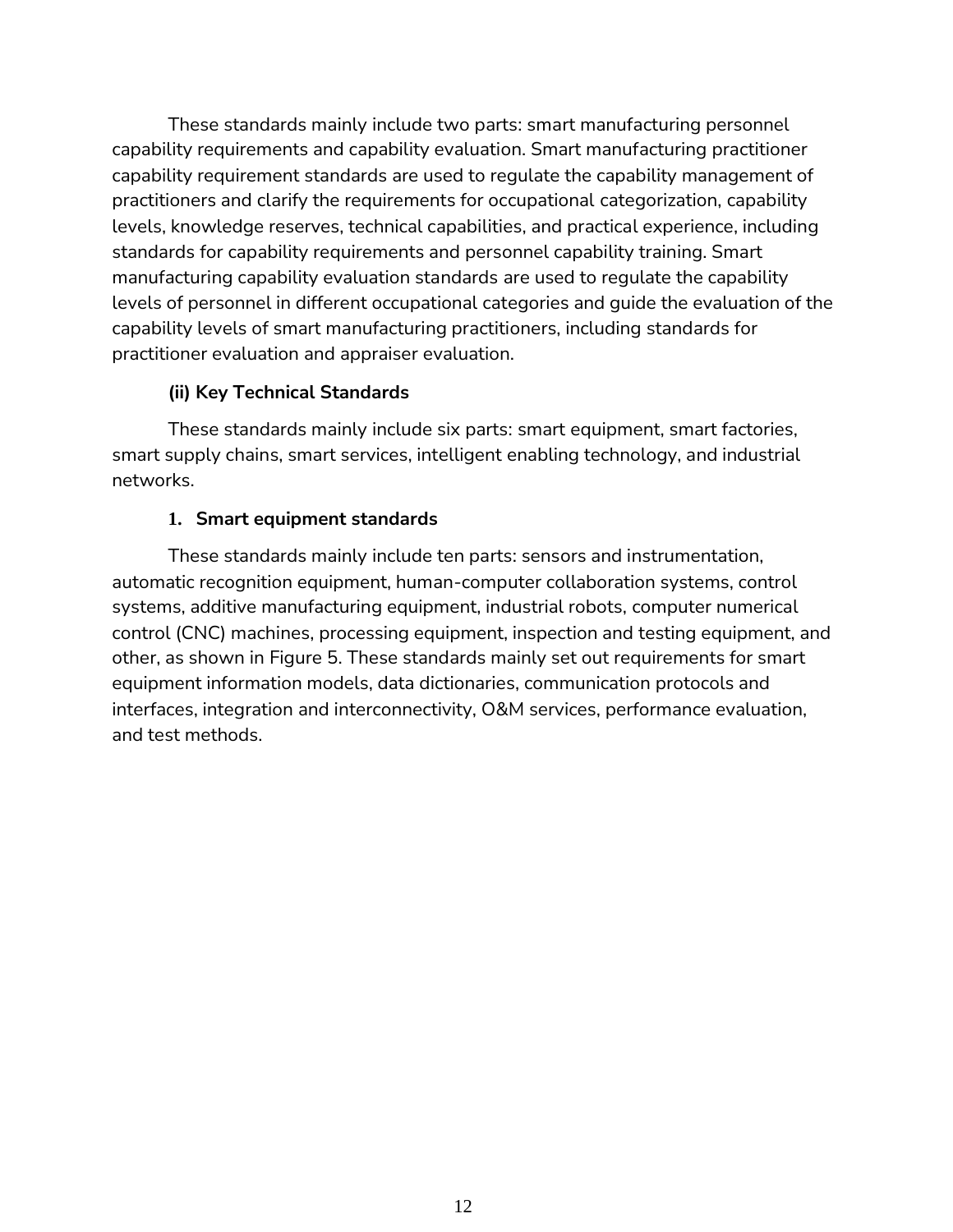

**Figure 5. Smart equipment standards sub-system**

(1) Sensor and instrumentation standards. These standards mainly include standards for general purpose technology for features and categorization, reliability design, service life estimation, system and component full-life-cycle management, and performance evaluation, and interface and communication standards for information models, data interfaces, field equipment integration, semantic interoperability, communications protocols, and protocol consistency.

(2) Automatic recognition equipment standards. These standards mainly include standards for general purpose technology for data encoding, performance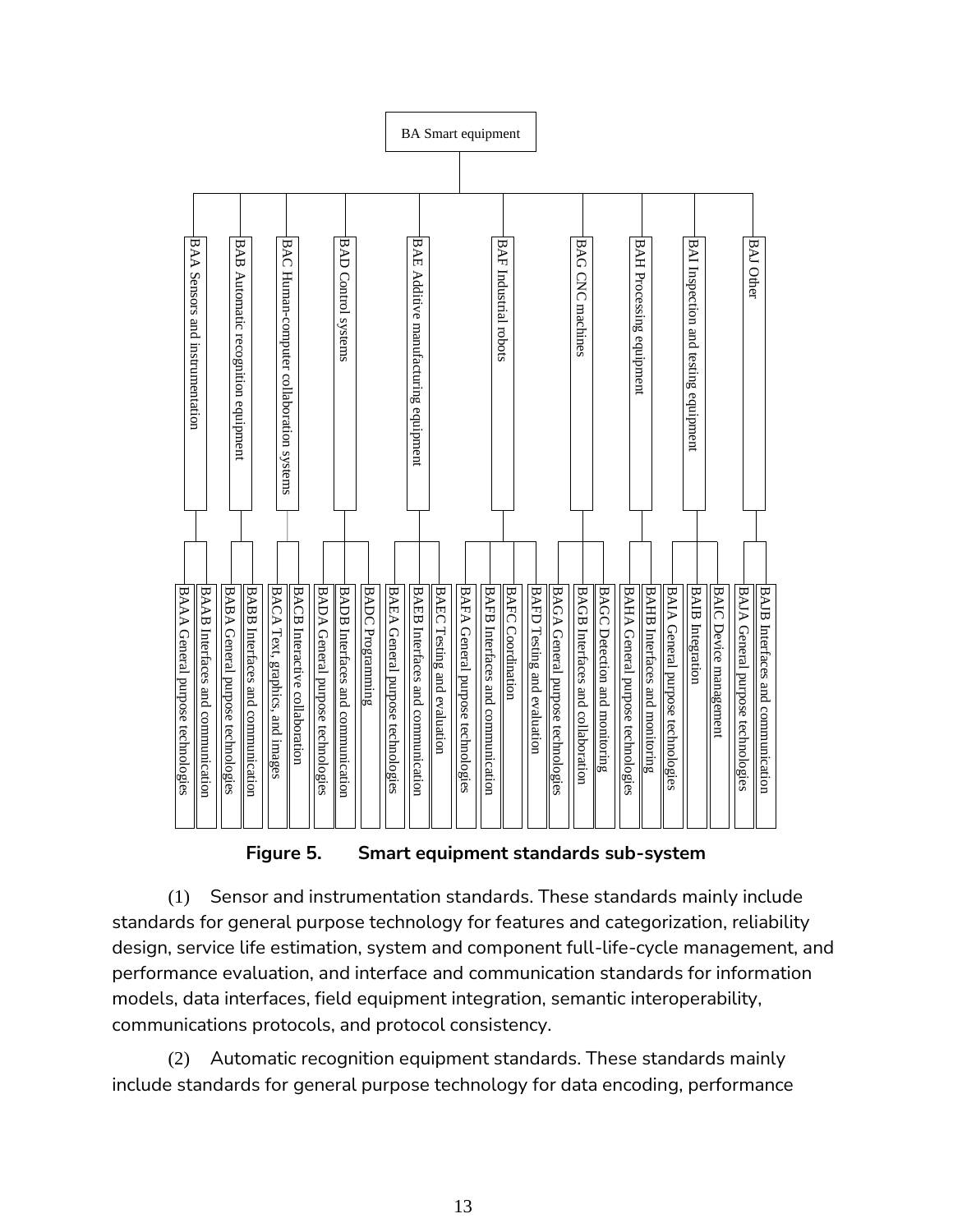evaluation, and device management, and interface and communication standards for interface specifications, communications protocols, information integration, fusion perception, and collaborative information processing.

(3) Human-computer collaboration system standards. These standards mainly include text, graphics, and images for virtual reality/augmented reality (VR/AR), categorizations and definitions of professional graphic symbols for human-computer collaboration systems such as industrial intelligent interactive terminals, visual image acquisition and recognition, and virtual/real fusion information displays; and interactive collaboration standards for cooperation mode requirements, task assignment requirements, and human-machine interfaces in human-computer collaboration processes.

(4) Control system standards. These standards mainly include standards for general purpose technology for control methods, data acquisition and storage, humanmachine interface and visualization, and testing; interface and communication standards for control equipment information models, clock synchronization, interfaces, system interconnection, and protocol consistency; and programming standards for engineering data exchange, control logic programs, control program architecture, control labels and data streams, and function blocks.

(5) Additive manufacturing equipment standards. These standards mainly include standards for general purpose technology for model data quality and processing requirements, processing knowledge base establishment and categorization, data dictionaries, coding requirements, multi-material and array-type additive manufacturing, and composite and micro-nano structure additive manufacturing technical requirements; interface and communication standards for system and equipment information models and communication protocols; and testing and evaluation standards for test methods and performance evaluation.

(6) Industrial robot standards. These standards mainly include standards for general purpose technology for data formats and object dictionaries; standards for interfaces and communication between information models, programming systems, users, and industrial robots; standards for collaboration between industrial robots and people, environments, systems, and other equipment; and testing and evaluation standards for performance and site suitability.

(7) CNC machine standards. These standards mainly include standards for general purpose technology for languages and formats of machine tools and functional components, failure information dictionaries, categorization, and control requirements; interface and collaboration standards for programming interfaces, physical mapping models, and interconnection and interoperability; and detection and monitoring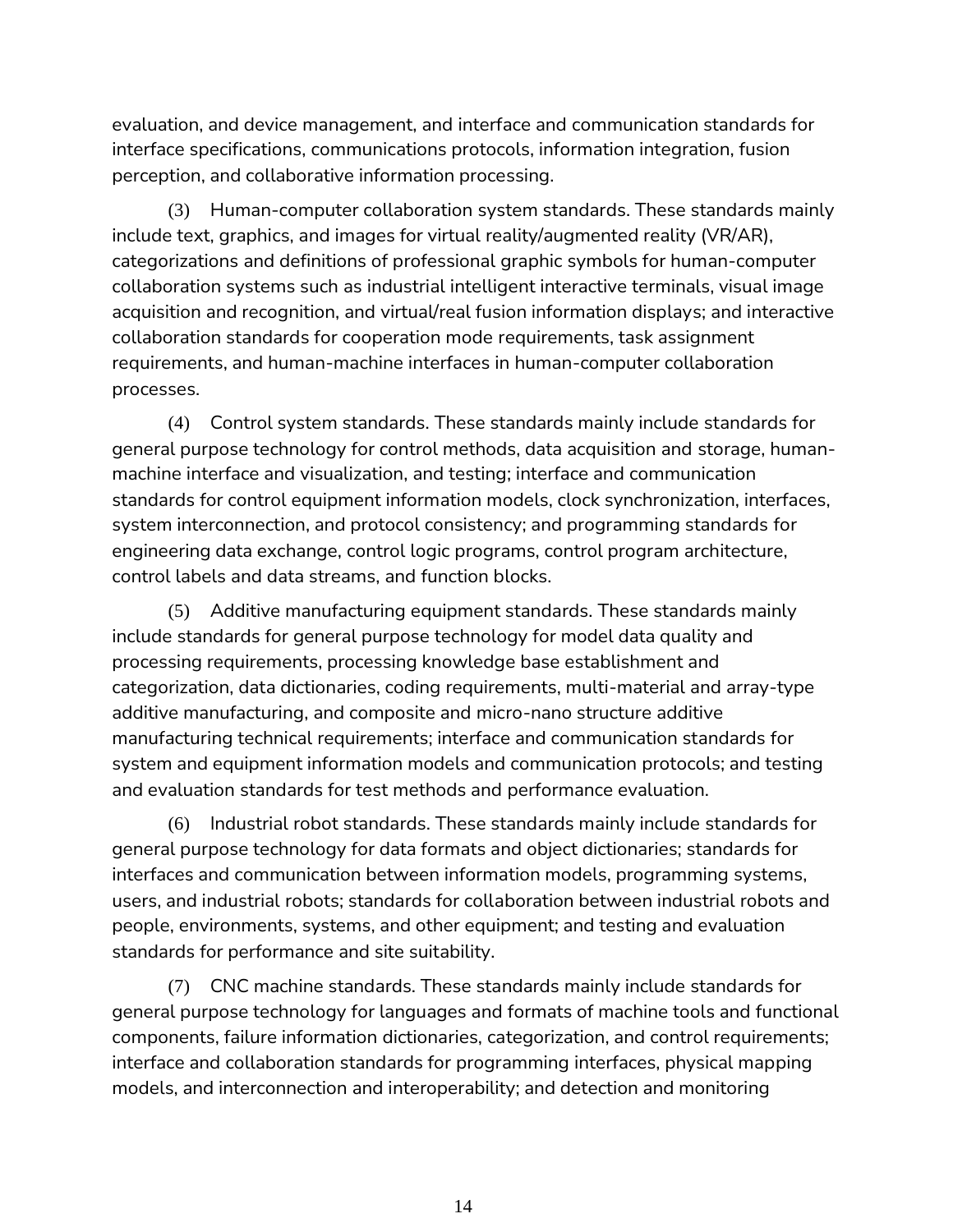standards for manufacturing inspection, status monitoring, and optimization based on industrial clouds.

(8) Processing equipment standards. These standards mainly include standards for general purpose technology such as technical requirements for process equipment used in processes such as casting, forging, welding, heat treatment, and special processing as well as intermittent manufacturing (离散型制造); and interface and monitoring standards for data interfaces and status monitoring.

(9) Inspection and testing equipment standards. These standards mainly include standards for general purpose technology for online detection system data formats, performance, and environmental requirements; integration standards for interconnection and interfaces between inspection and testing equipment and other production equipment and systems; and equipment management standards for performance status detection and calibration, and failure diagnostics.

(10) Other standards. These standards mainly include standards for general purpose technology for data coding, data formats, performance, and environmental requirements for warehousing, logistics, printing, and other smart equipment, and interface and communication standards for information models, interconnectivity, interface norms, communication protocols, and protocol consistency.

#### **Key points in smart equipment standard construction**

**Sensor and instrumentation standards.** Standards for general purpose technology for reliability design and performance evaluation; and interface and communication standards for information models, data interfaces, and protocol consistency.

**Automatic recognition equipment standards**. Standards for general purpose technology for data encoding and performance evaluation; and interface and communication standards for interface specifications, fusion perception, and collaborative information processing.

**Human-computer collaboration system standards.** Text, graphics, and images for visual image acquisition and recognition; and interactive collaboration standards for cooperation mode requirements, task assignment requirements, and human-machine interfaces.

**Control system standards.** Interface and communication standards for control equipment information models, system interconnection, and protocol consistency; and programming standards for engineering data exchange, control labels and data streams, and function blocks.

**Additive manufacturing equipment standards.** Standards for general purpose technology for model data quality and processing requirements, data dictionaries, and coding requirements; and interface standards for system and equipment information models and communication protocols.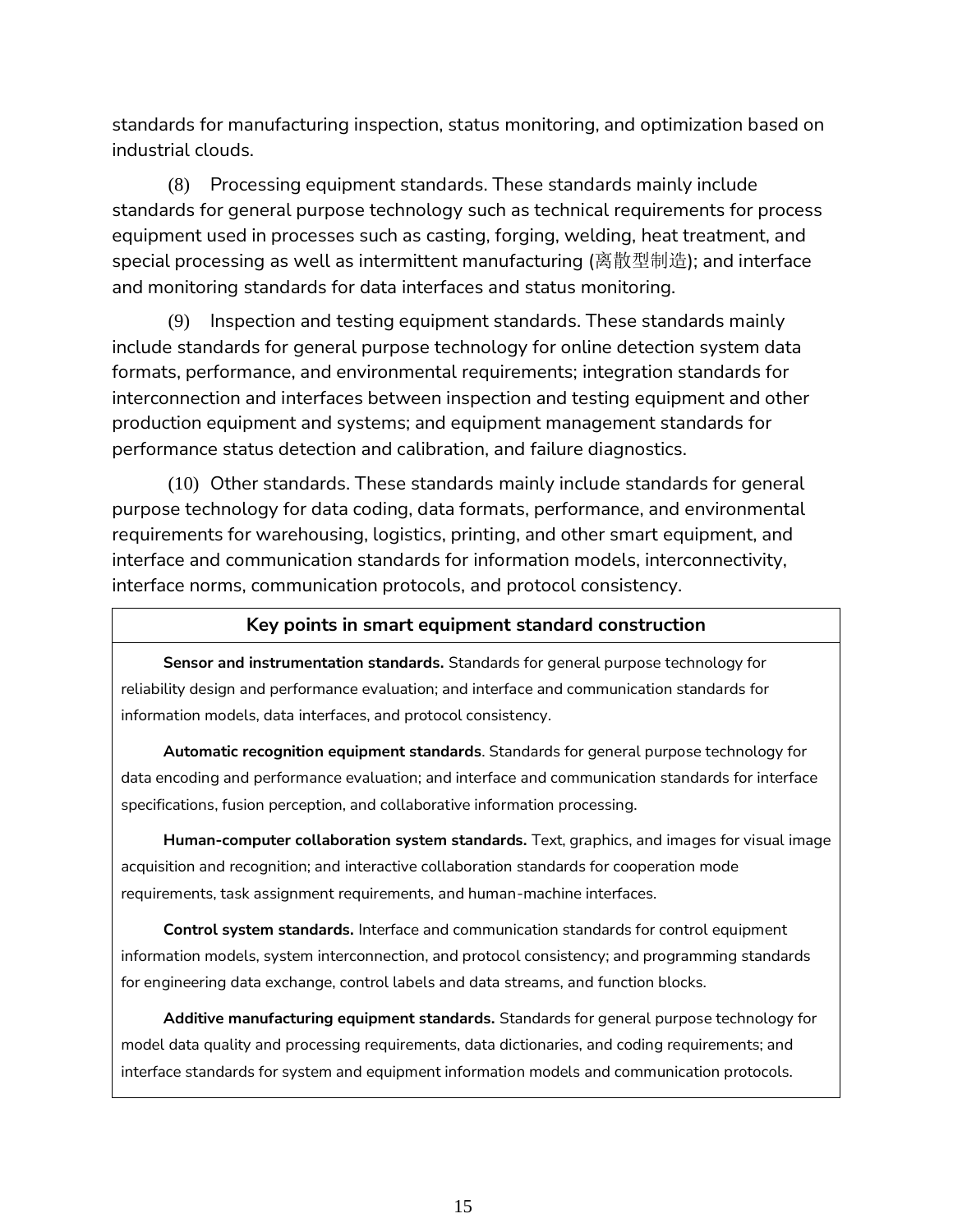**Industrial robot standards.** Standards for general purpose technology for data formats and object dictionaries; standards for interfaces and communication between programming systems, users, and industrial robots; and standards for collaboration between industrial robots and people, environments, systems, and other equipment.

**CNC machine standards.** Standards for general purpose technology for languages and formats of machine tools and functional components and failure information dictionaries; interface and collaboration standards for programming interfaces, physical mapping models, and interconnection and interoperability; and detection and monitoring standards for status monitoring, and optimization.

**Processing equipment standards.** Processing equipment technical requirements and interface and monitoring standards for data interfaces and status monitoring.

**Inspection and testing equipment standards**. Standards for general purpose technology for online detection system data formats, performance, and environmental requirements. Integration standards for interconnection and interfaces; and equipment management standards for performance status detection and calibration, and failure diagnostics.

**Other standards.** Standards for general purpose technology for data coding, data formats, performance, and environmental requirements; and interface and communication standards for information models, interconnectivity, interface norms, communication protocols, and protocol consistency.

#### **2. Smart factory standards**

These standards mainly include seven parts: smart factory design, smart factory delivery, smart design, intelligent production, intelligent management, factory smart logistics, and integration optimization, as shown in Figure 6. These standards mainly regulate the smart factory design and delivery processes and design, production, management, logistics, and system integration in factories.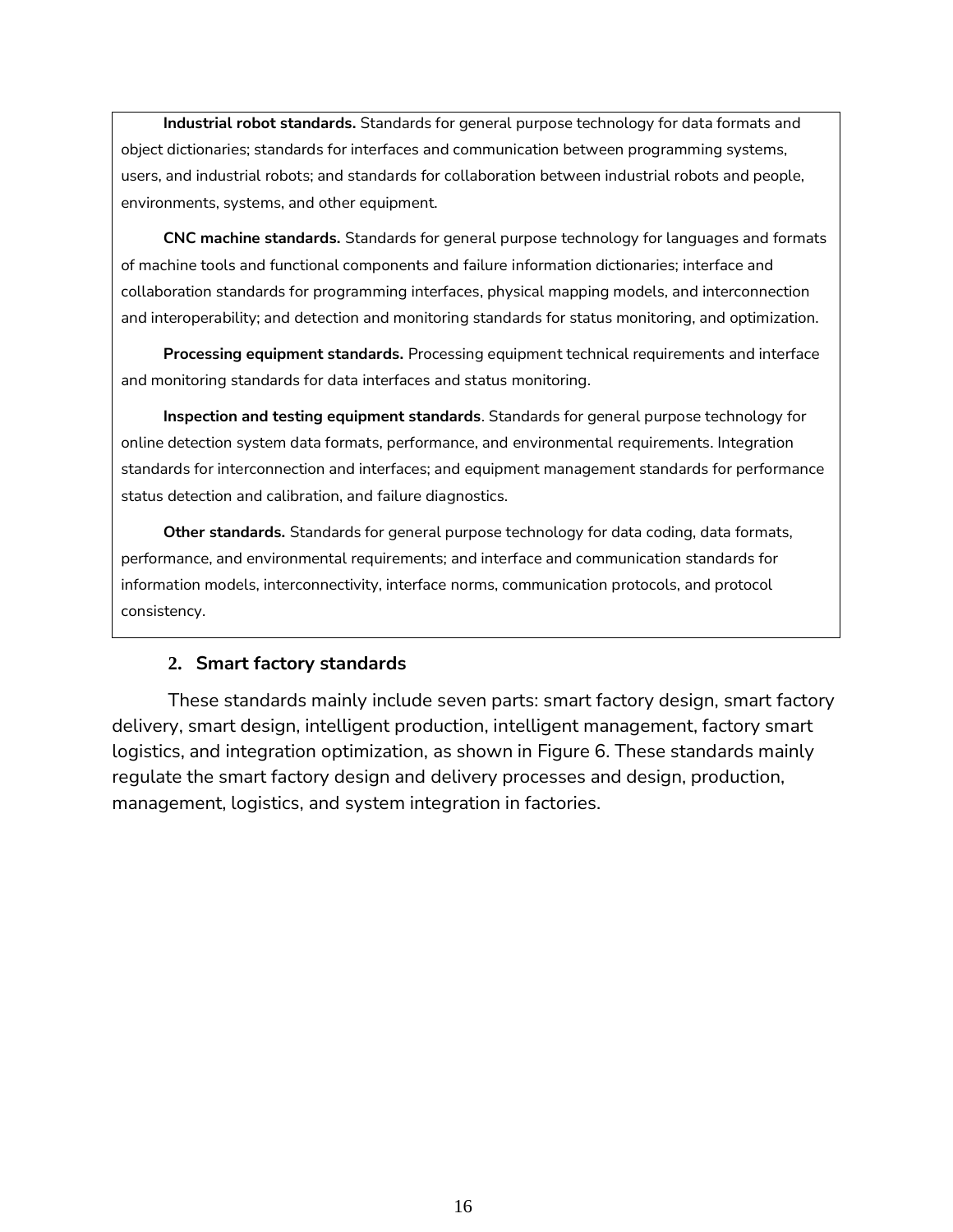

**Figure 6. Smart factory standards sub-system**

(1) Smart factory design standards. These standards mainly include overall planning standards for smart factory design requirements, design models, design verification, depth requirements of design documents, and collaborative design; and physical/virtual factory design standards for physical factory data collection, factory layout, virtual factory reference architecture, process flow and layout models, production process models and organization models, simulation analysis, and the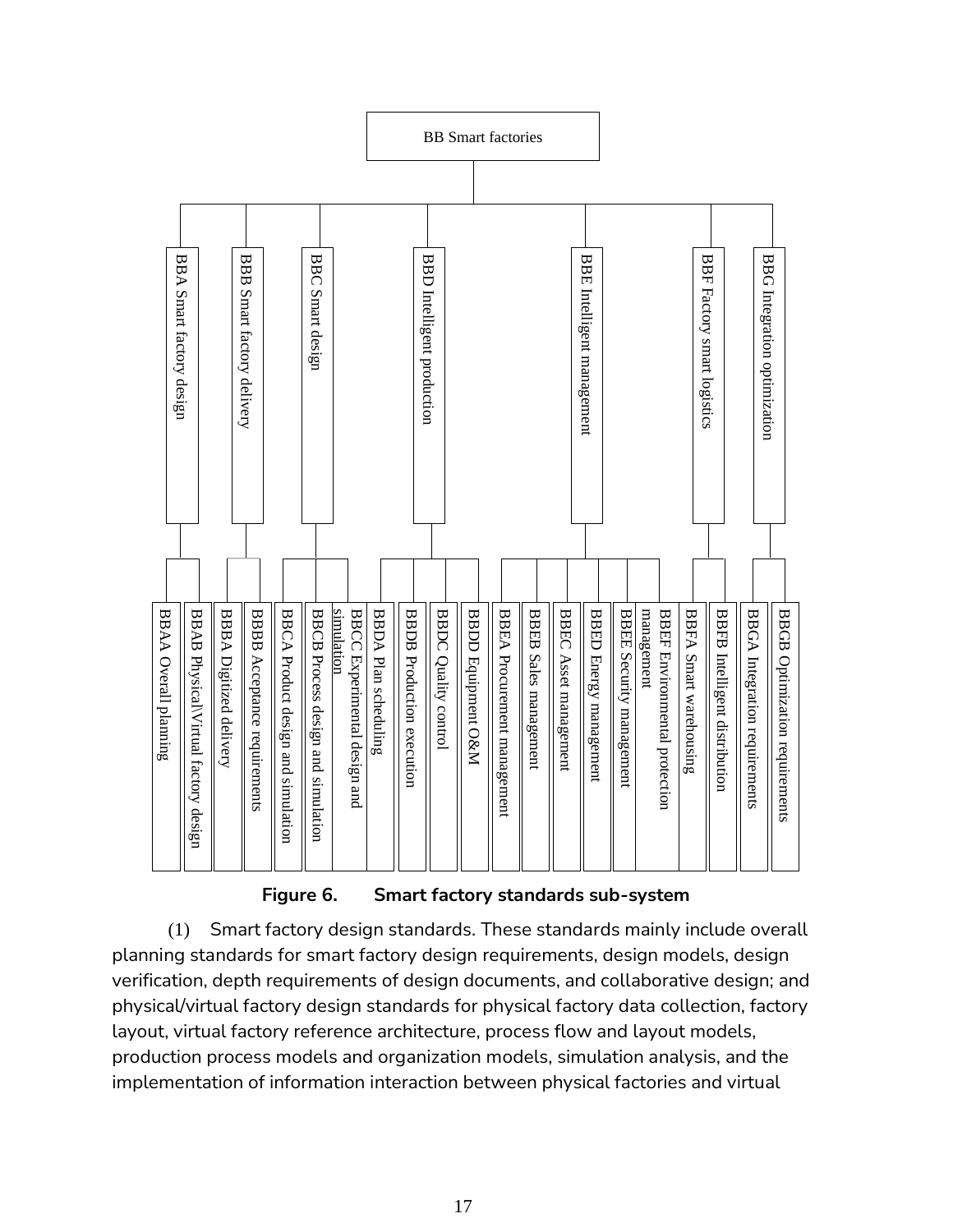factories.

(2) Smart factory delivery standards. These standards mainly include digitalized delivery standards, such as common requirements for digitized delivery in the design and implementation stages, and completion and acceptance requirements for smart factory projects.

(3) Smart design standards. These standards mainly include product design and simulation standards based on data-driven parametric modularized design, modelbased systems engineering (MBSE) design, collaborative design and simulation, multispecialty coupling simulation optimization, and digitized design of formula products; process design and simulation standards based on digitalized models of manufacturing resources; and test design and simulation standards for test methods, test data, and process management.

(4) Intelligent production standards. These standards mainly include planning and scheduling standards for plan modeling and simulation, multi-level planning coordination, visualized scheduling, and dynamic optimization scheduling; production execution standards for automatic issuance and execution of job documents, design and manufacturing collaboration, dynamic organization of manufacturing resources, process simulation, production process control and optimization, exception management, and fool-proofing and error-proofing mechanisms; quality control standards such as intelligent online quality monitoring, early warning and optimization control, quality archives, and quality traceability; and device O&M standards for knowledge-based equipment operation status monitoring and optimization, repair and maintenance, and failure management.

(5) Intelligent management standards. These standards mainly include procurement management standards for quality inspection and analysis of raw materials and auxiliary materials; sales management standards for sales forecasting and customer service management; asset management standards for equipment health and reliability management and knowledge management; energy management standards for energy flow management and energy efficiency assessment; safety management standards for operation process control, emergency management, and hazardous chemicals management; and environmental protection management standards for real-time environmental protection monitoring, forecasting, and early warning.

(6) Factory smart logistics standards. These standards mainly include intelligent warehousing standards for material status identification and information tracking in the factory, job assignment and scheduling optimization, and warehousing system functional requirements; and intelligent distribution standards for material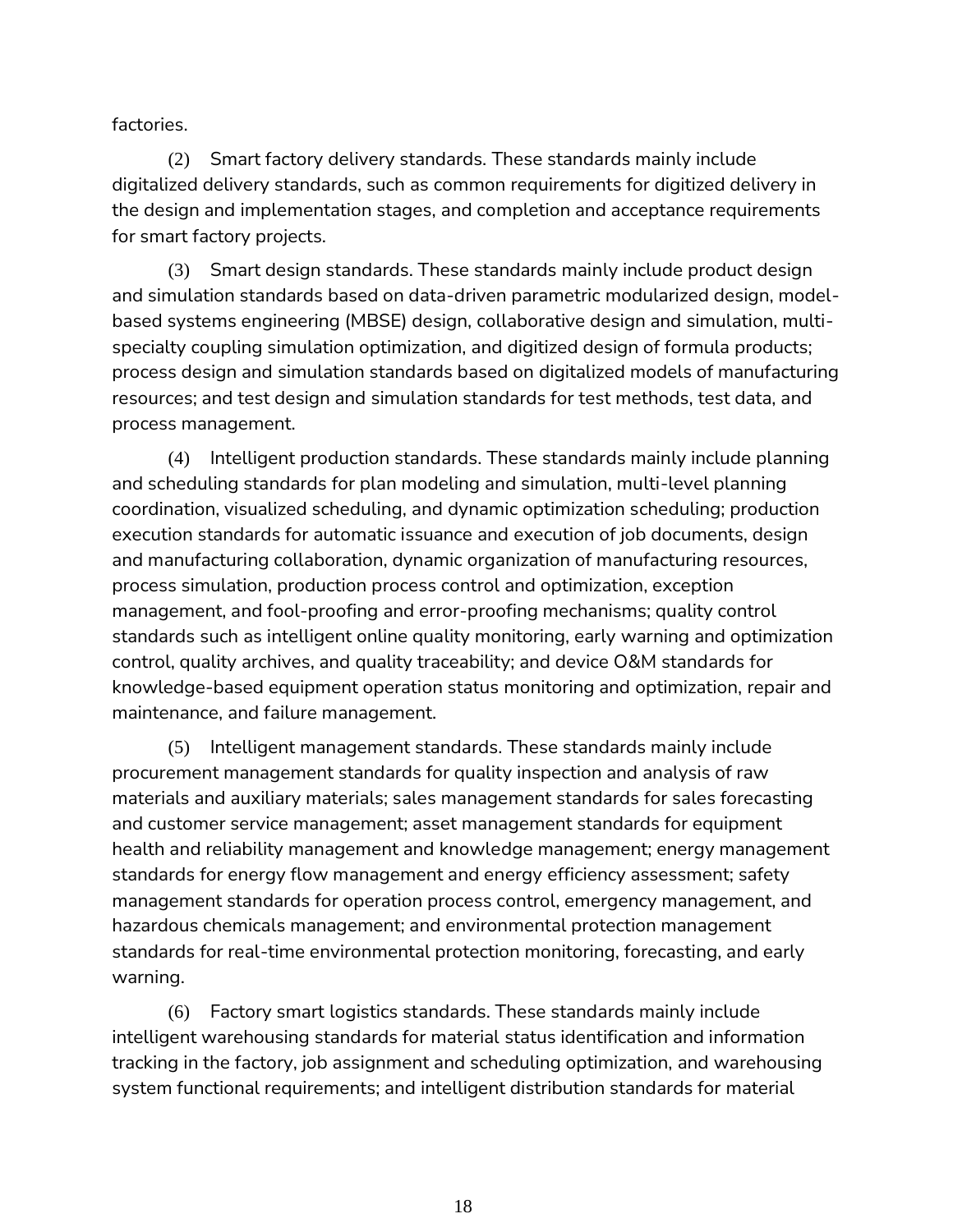sorting and distribution path planning and management.

(7) Integration optimization standards. These standards mainly include integration standards for software and hardware integration and system solution integration services to meet the needs of business activities in the factory; and optimization standards for operation and control optimization and data-driven full-lifecycle business optimization.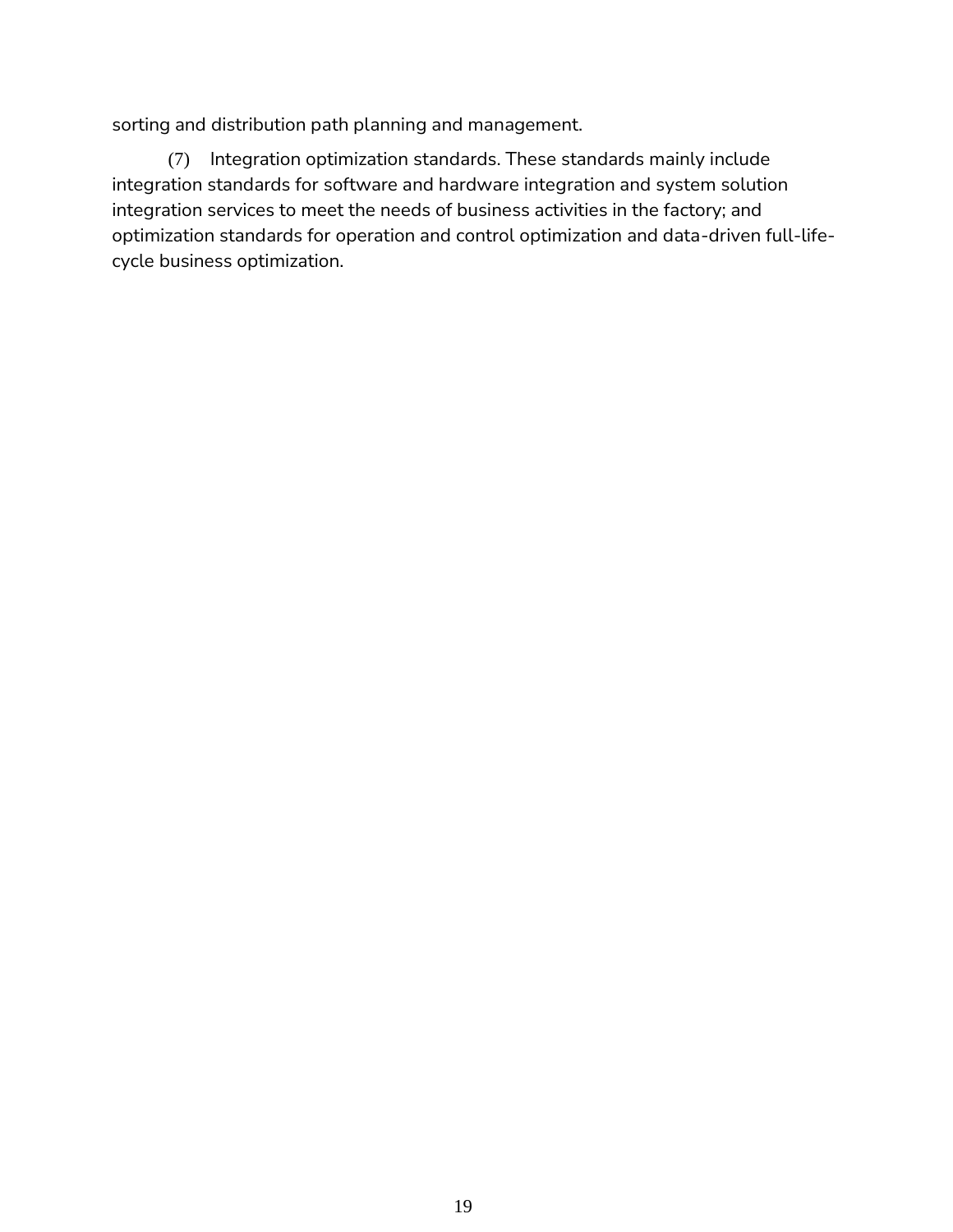### **Key points in smart factory standard construction**

**Smart factory design standards.** Overall planning standards for smart factory design requirements and collaborative design requirements; and standards for information interaction between physical factories and virtual factories.

**Smart factory delivery standards.** Delivery standards, such as common requirements for digitalized delivery in the design and implementation stages, and completion and acceptance requirements for smart factory projects.

**Smart design standards.** Product design and simulation standards based on data-driven parametric modularized design, MBSE design, and collaborative design and simulation; and process design and simulation standards based on digitalized models of manufacturing resources.

**Intelligent production standards.** Planning and scheduling standards for plan modeling and simulation and multi-level planning coordination; production execution standards for design and manufacturing collaboration, dynamic organization of manufacturing resources, and production process control and optimization; quality control standards for online quality monitoring and early warning, quality archives, and quality traceability; and device management standards for knowledgebased equipment operation status monitoring and optimization, repair and maintenance, and failure management.

**Integration optimization standards.** Integration standards for software and hardware integration and system solution integration services to meet the needs of business activities in the factory; and optimization standards for operation and control optimization and data-driven full-lifecycle business optimization.

#### **3. Smart supply chain standards**

These standards mainly include three parts, supply chain construction, supply chain construction, and supply chain evaluation, as shown in Figure 7. These standards mainly regulate the technical and management requirements for data, processes, and evaluation in the process of cooperation between upstream and downstream enterprises in the supply chain, guide the design and development of supply chain management systems and platforms, and ensure horizontal integration and efficient collaboration in the supply chain.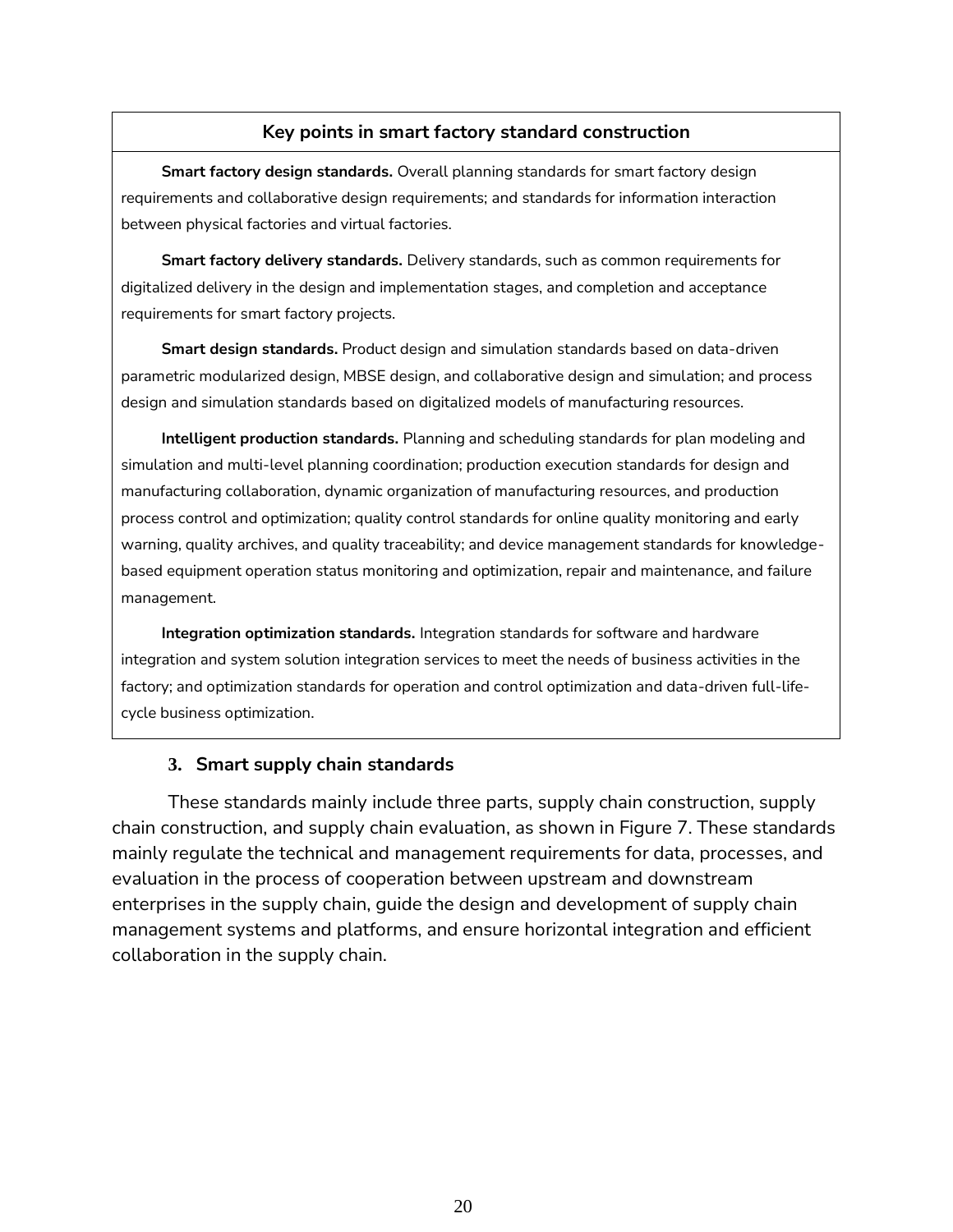

**Figure 7. Smart supply chain standards sub-system**

Supply chain construction standards mainly include standards for upstream and downstream data sharing, system construction and deployment, and integration and optimization of internal and external enterprise resources; supply chain management standards mainly include supplier management standards for supplier categorization & grading and performance evaluation, and business collaboration management standards for supply chain upstream and downstream design, production, logistics, sales, and services; supply chain evaluation standards mainly include risk evaluation standards for supply chain risk identification and evaluation, risk early warning, prevention, and control, and performance evaluation standards for supply chain Assuming a simple property chain construction and property and solution in the second standards of supply chain construction standards mainly include states, and services; supply chain construction and business in the sec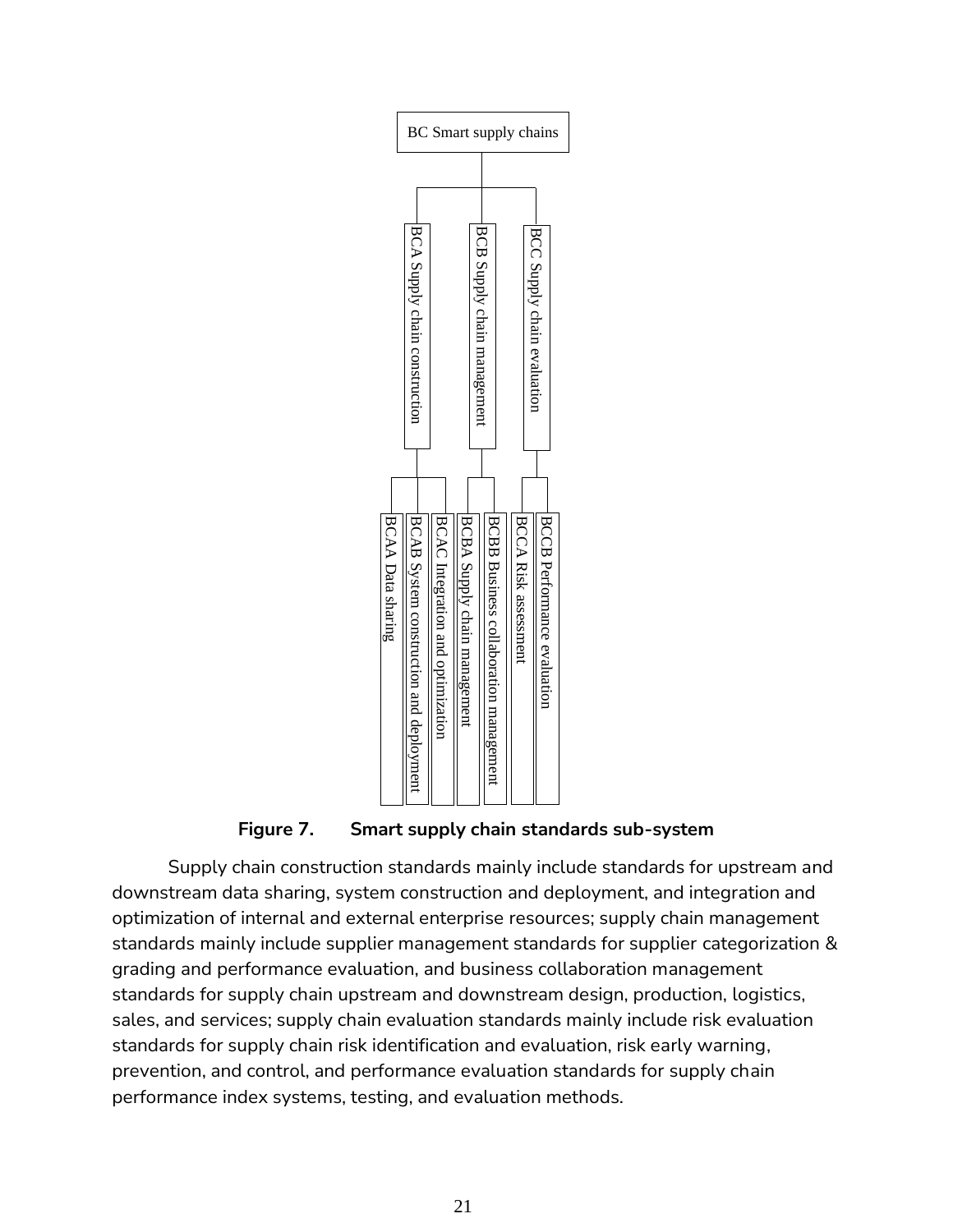#### **Key points in smart supply chain standard construction**

**Supply chain construction standards.** Standards for supply chain upstream and downstream data formats, system construction and deployment, and resource integration and optimization.

**Supply chain management standards.** Standards for supplier categorization and grading and performance evaluation and supply chain upstream and downstream design coordination, production coordination, logistics coordination, sales coordination, and service coordination.

**Supply chain evaluation standards.** Standards for supply chain risk identification and assessment, risk early warning, and prevention and control, as well as supply chain performance index systems, testing, and evaluation methods.

### **4. Smart service standards**

These standards mainly include three parts, mass personalized customization, O&M services, and networked collaborative manufacturing, as shown in Figure 8. These standards are mainly used to implement the integration of products and services, the organic integration of decentralized manufacturing (分散化制造) resources, and the high degree of coordination of their respective core competitiveness. The standards solve the problems of comprehensively utilizing various internal and external enterprise resources and providing various standardized and reliable new services.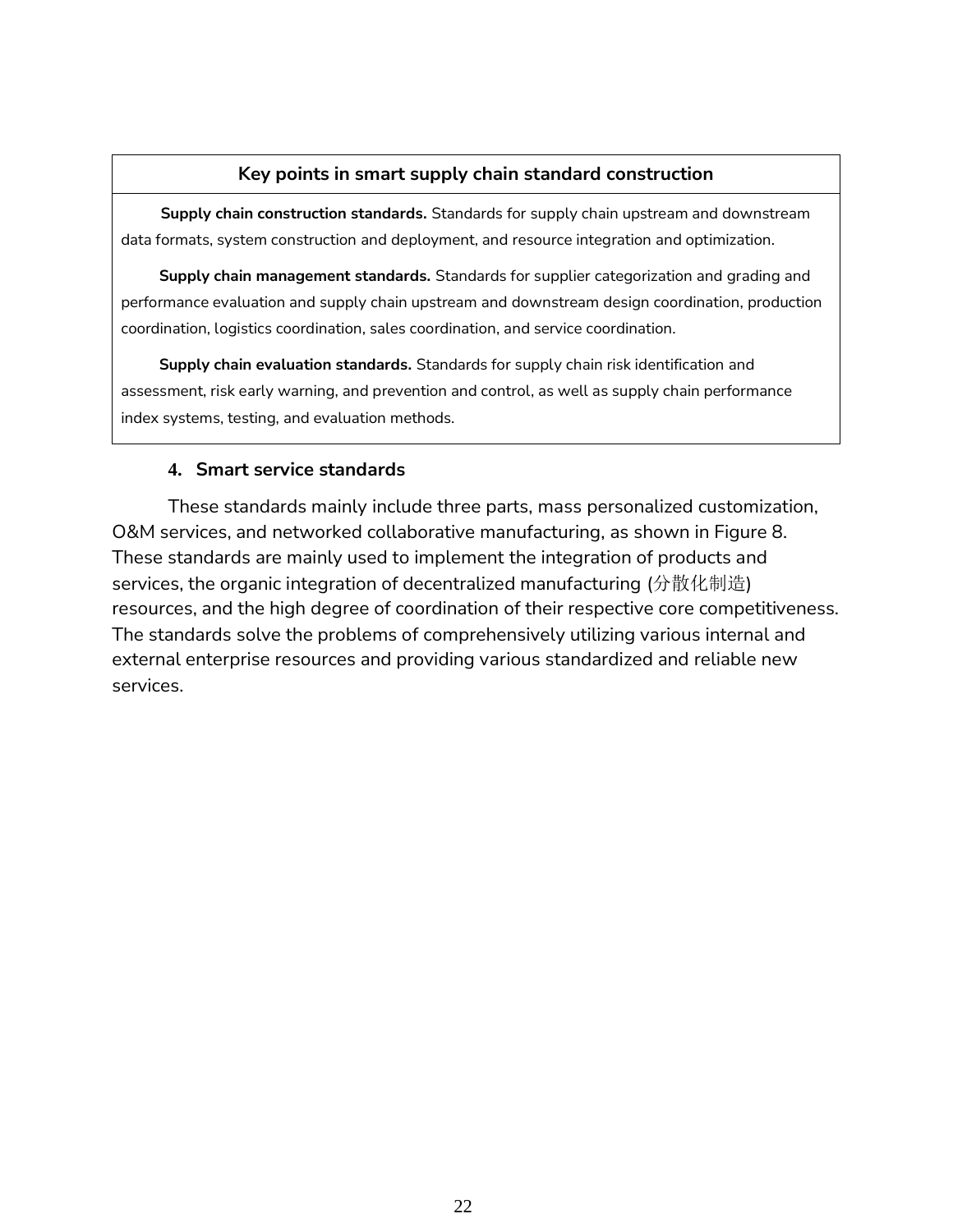

**Figure 8. Smart service standards sub-system**

Mass customization standards mainly include general purpose requirements, requirements for requirement interaction, design requirements, production requirements, and evaluation and diagnosis standards; O&M service standards mainly include general purpose requirements, knowledge base, status monitoring, failure diagnostics, service life estimation, and O&M execution standards; networked collaborative manufacturing standards mainly include overall architecture, platform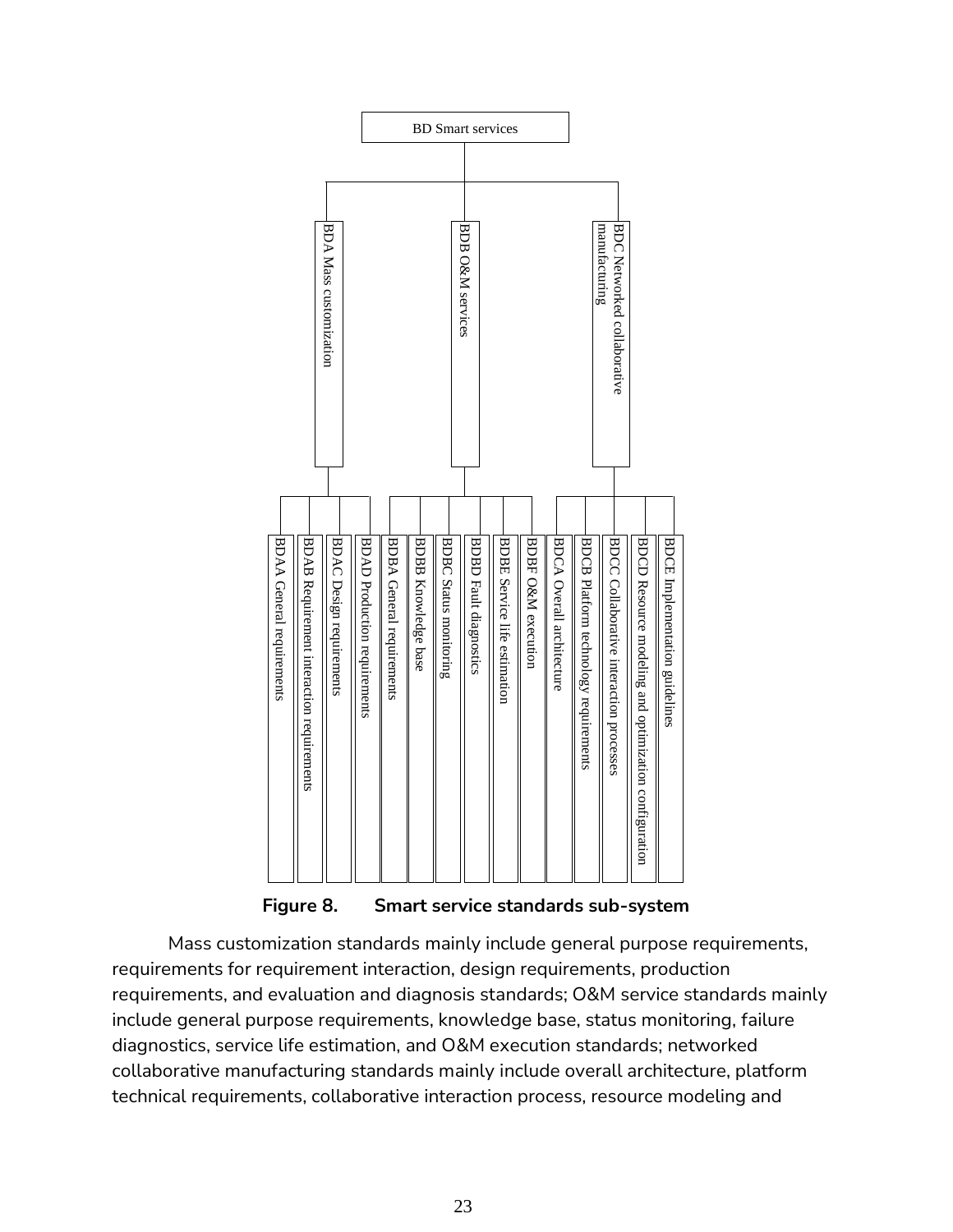optimization configuration, and implementation guideline standards.

#### **Key points in smart service standard construction**

**O&M service standards.** Knowledge base, status monitoring, failure diagnostics, service life estimation, and O&M execution standards.

**Networked collaborative manufacturing standards.** Overall architecture, platform technical requirements, collaborative interaction process, resource modeling and optimization configuration, and implementation guideline standards.

## **5. Intelligent enabling technology standards**

These standards mainly include seven parts: AI, industrial big data, industrial software, industrial cloud, edge computing, digital twins, and blockchain, as shown in Figure 9. These standards are primarily used to guide the integration and application of new technologies in the manufacturing field and improve the intelligentization level of the manufacturing industry.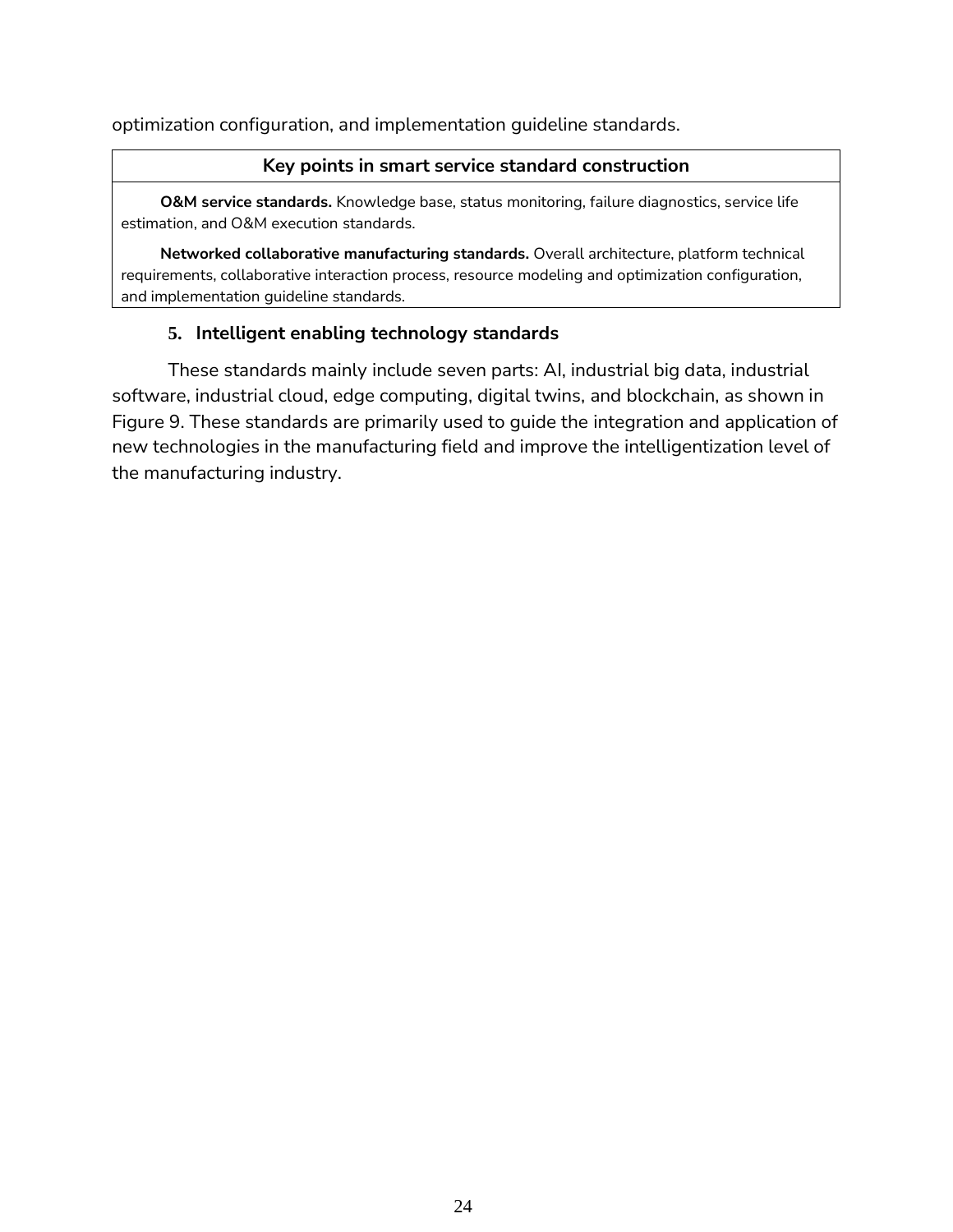![](_page_26_Figure_0.jpeg)

### **Figure 9. Intelligent enabling technology standards sub-system**

(1) AI standards. These standards mainly include knowledge service standards for machine learning, knowledge representation, knowledge modeling, knowledge fusion, and knowledge computing; platform and support standards for application platform architectures and integration requirements; performance evaluation standards for training data requirements, test guidelines, and evaluation principles; and application management standards for the full product life cycle, such as intelligent online inspection and operational management optimization.

(2) Industry big data standards. These standards mainly include industrial big data platform standards for platform construction requirements, O&M, and inspection and evaluation; data processing standards for industrial big data collection, preprocessing, analysis, visualization, and access; data management and governance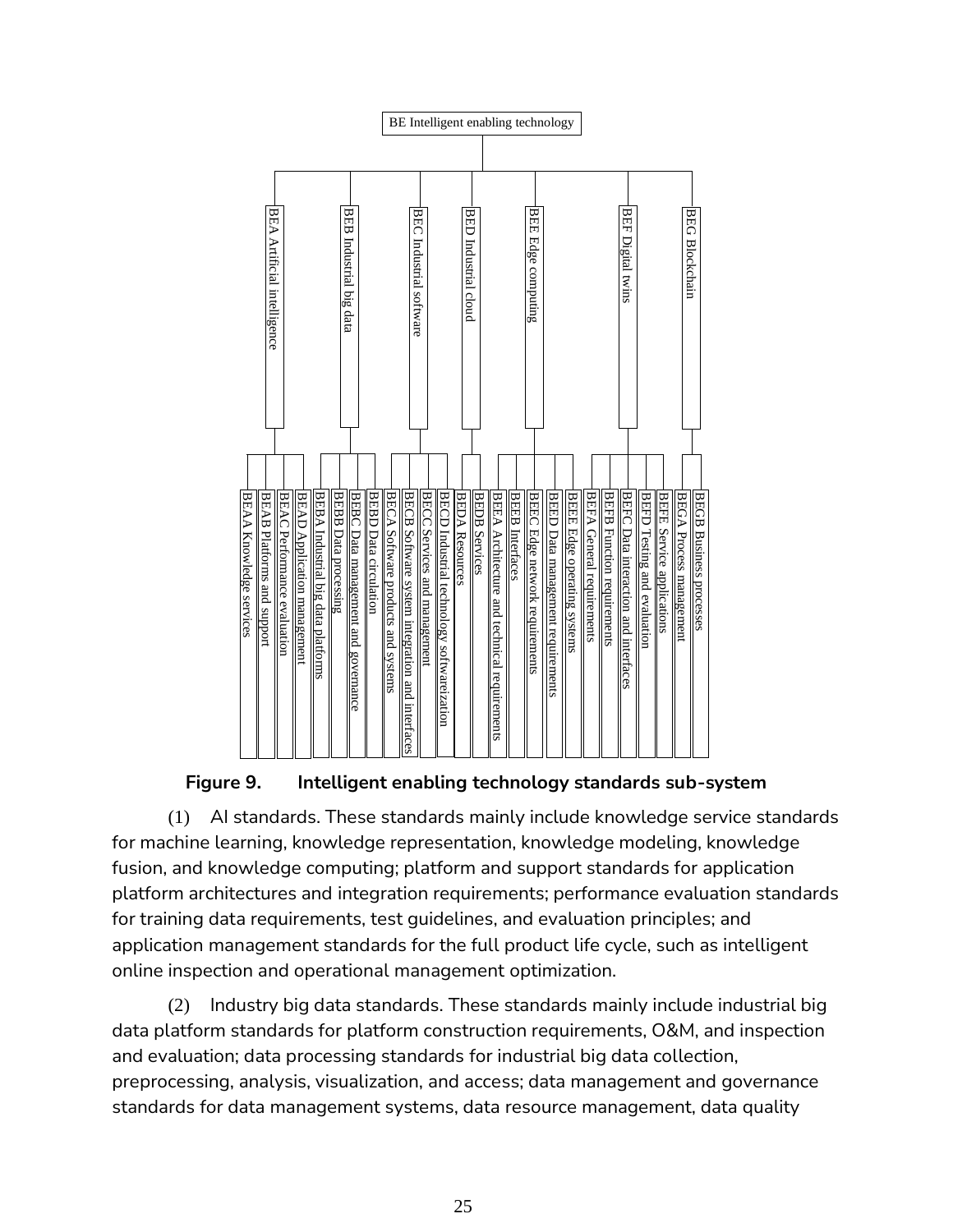management, master data management, and data management capability maturity; and data flow standards for factory internal data sharing and factory external data exchange.

(3) Industrial software standards. These standards mainly include software product and system standards for products, tools, embedded software, system and platform function definitions, business models, quality requirements, and maturity requirements; software system integration and interface standards for industrial software interface specifications, integration procedures, and product line engineering; service and management standards for life cycle management, quality management, asset management, configuration management, reliability requirements, and testing and verification; and industrial technology softwareization (软件化) standards for industrial technology softwareization reference architecture and industrial application software encapsulation.

(4) Industrial cloud standards. These standards mainly include resource standards for platform construction and application and access to, configuration of, and management of industrial cloud resources and service capabilities; and service standards for implementation guidelines, capability evaluation, and performance evaluation.

(5) Edge computing standards. These standards mainly include standards for architecture and technical requirements, interfaces, edge network requirements, data management requirements, and edge operating systems.

(6) Digital twin standards. These standards mainly include common requirements standards for reference architecture and information models; functional requirement standards for different system levels; data interaction and interface standards for the integration and collaboration between digital twins systems; testing and evaluation standards for performance evaluation and compliance testing; and digital twins service application standards for different manufacturing scenarios.

(7) Blockchain standards. These standards mainly include process management standards for industrial product R&D and traceability and service and quality management based on blockchain technology; and business process standards for blockchain-based supply chain finance, cross-border trade and electronic contracts, procurement, and logistics for manufacturing enterprises.

#### **Key points in intelligent enabling technology standard construction**

**AI standards.** Service standards, performance evaluation standards, and platform and support standards for scenarios through the product life cycle such as intelligent online inspection and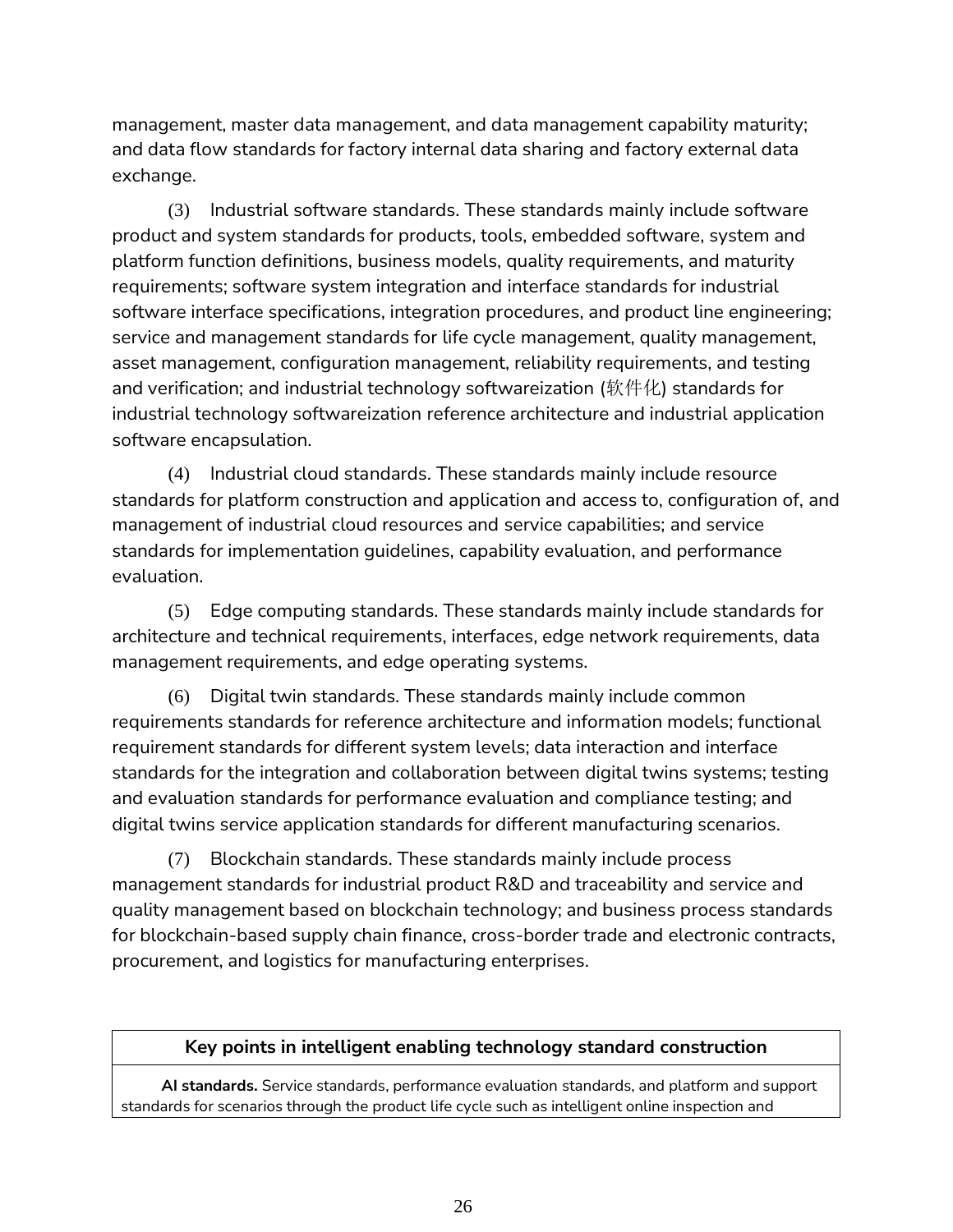operational management optimization.

**Edge computing standards.** Standards for architecture and technical requirements, interfaces, edge network requirements, data management requirements, and edge operating systems.

**Digital twin standards.** General requirements, reference architecture, data interaction and interface, and service application standards.

**Blockchain standards.** Blockchain-based industrial product traceability, industrial design copyright protection, trusted quality management, supply chain finance, and electronic contracts.

#### **6. Industrial network standards**

These standards mainly include four parts, industrial wireless networks, industrial wired networks, industrial network convergence, and industrial network resource management, as shown in Figure 10. These standards are mainly used to meet the requirements of low latency and high reliability within and between different system levels of a factory, implement networking between different levels and heterogeneous networks under the industrial network architecture, and standardize the technical requirements used for network addresses, service quality, radio frequency, and other resources as well as network operation management.

![](_page_28_Figure_6.jpeg)

**Figure 10. Industrial network standards sub-system**

Industrial wireless network standards mainly include wireless local area network (WLAN), wireless Highway Addressable Remote Transducer Protocol (WirelessHART), Wireless Networks for Industrial Automation—Factory Automation/Process Automation (WIA-FA/PA), narrowband Internet of Things (NB-IoT), and 5G application standards. Industrial wired network standards mainly include fieldbus, industrial Ethernet, industrial passive optical network (PON), and industrial Figure 10. Industrial network standards sub-system<br>
Industrial network standards sub-system<br>
Industrial wireless network standards mainly include wireless local area<br>
network (WLAN), wireless Highway Addressable Remote Tr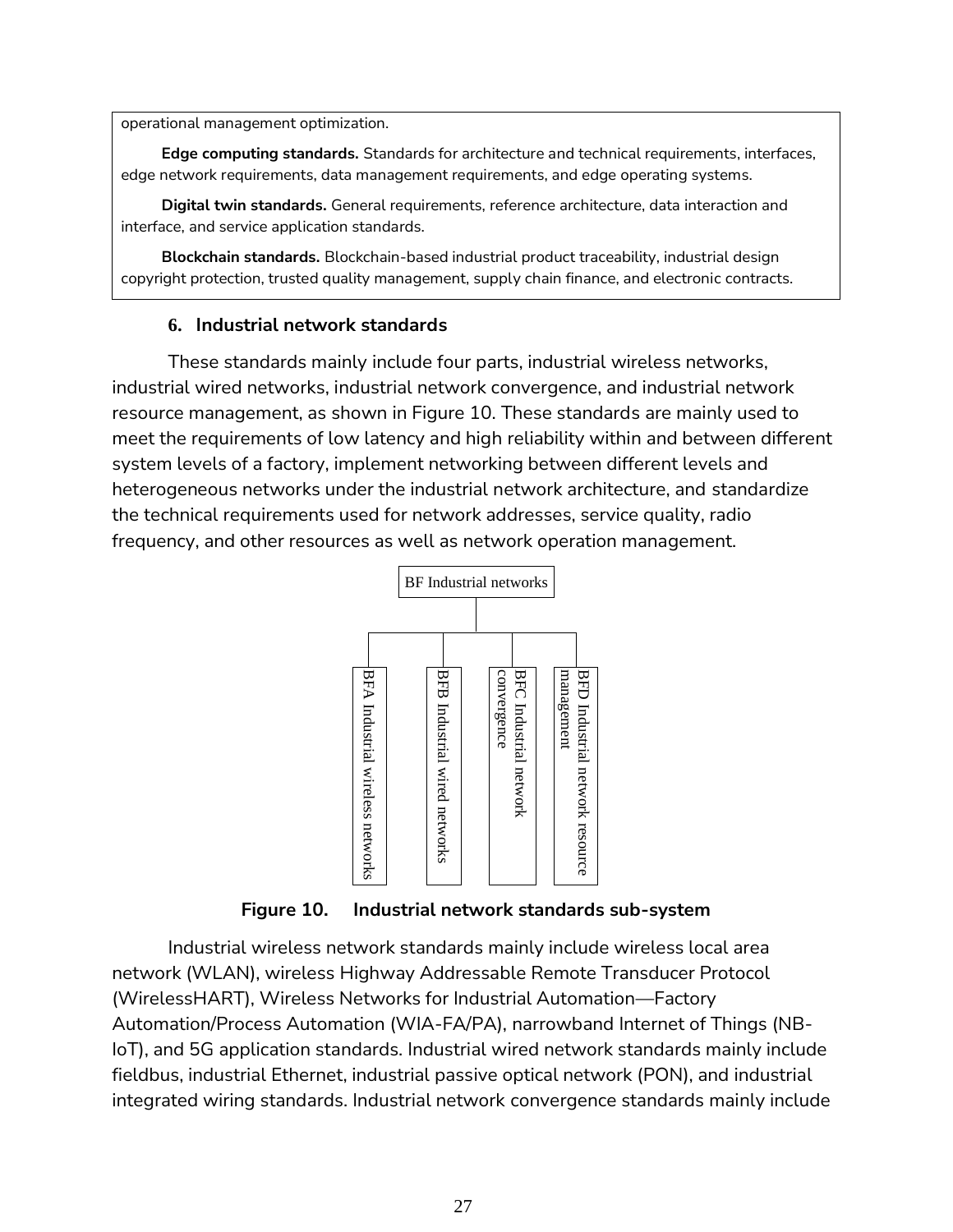deterministic network (DetNet), information technology/operational technology (IT/OT) convergence, and heterogeneous network interoperability standards. Industrial network resource management standards mainly include network management, network address management, network spectrum management, and software-defined networking (SDN) standards.

#### **Key points for industrial network standard construction**

**Industrial wireless network standards.** 5G applications standards.

**Industrial network convergence standards.** IT/OT convergence and heterogeneous network interoperability standards.

**Industrial network resource management standards.** Network management, network address management, network spectrum management, and SDN standards.

### **(iii) Industry Application Standards**

<span id="page-29-0"></span>These standards mainly include 12 parts: shipping and marine engineering equipment, building materials, petrochemicals, textiles, iron and steel, rail transportation, aerospace, automotive, non-ferrous metals, electronic information, electrical equipment, and other, as shown in Figure 11. Give full play to the guiding and supporting role of foundational and general purpose standards and key technical standards in the formulation of industry standards, pay attention to the coordination and alignment between industry standards and national standards, focus on formulating application standards such as specifications, procedures, and guidelines in combination with industry characteristics, and further promote or improve the industrial smart manufacturing standards system. Analyze the key directions of smart manufacturing standardization such as light industry, the food industry, agricultural machinery, construction machinery, nuclear energy, and civil explosives.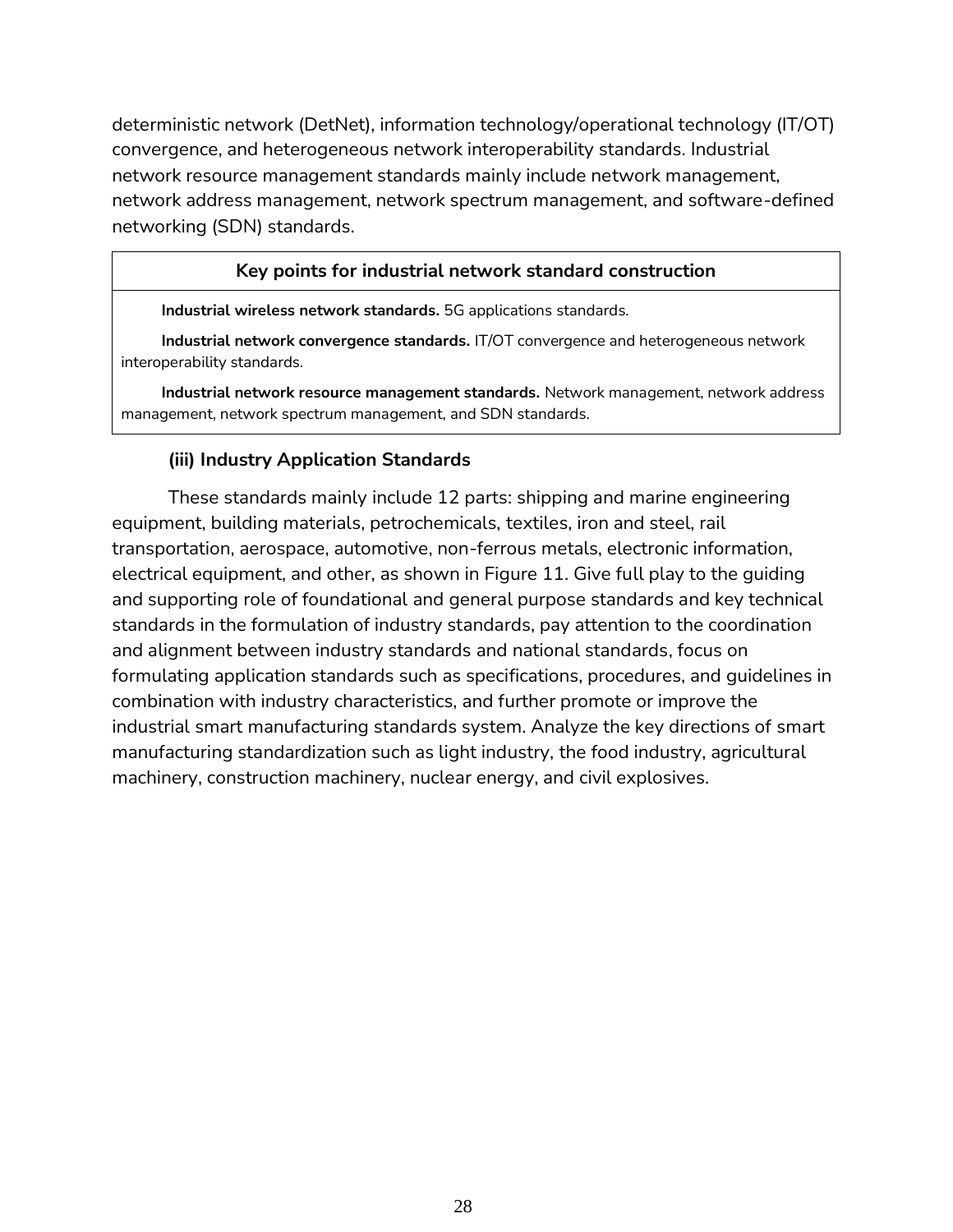![](_page_30_Figure_0.jpeg)

**Figure 11. Industry application standards sub-system**

# **1. Shipping and marine engineering equipment**

In view of the multiple types, small batches, customization, and other features of shipping and marine engineering equipment manufacturing, taking into account the application requirements of digital "new infrastructure" ("新基建") such as 5G, and focusing on the final assembly and construction of ships, formulate specification standards for coding, data dictionaries, and 5G application technical requirements; focusing on the construction of intelligent shipyards, formulate specification or regulation standards for information system interfaces, overall planning of production lines, and collaborative product design.

# **2. Building materials**

In view of the many sub-sectors and fields, obvious processing differences, and other features of the building materials industry and focusing on the fields of cement, glass, ceramics, fiberglass, concrete, bricks and tiles, wall materials, and mining, formulate smart factory specification or regulation standards for factory design, process simulation, quality control, and warehouse management. Formulate guideline standards for 5G-based equipment inspection, AI-based defect detection, industrial cloud-based supply chain collaboration, and remote equipment O&M.

# **3. Petrochemicals**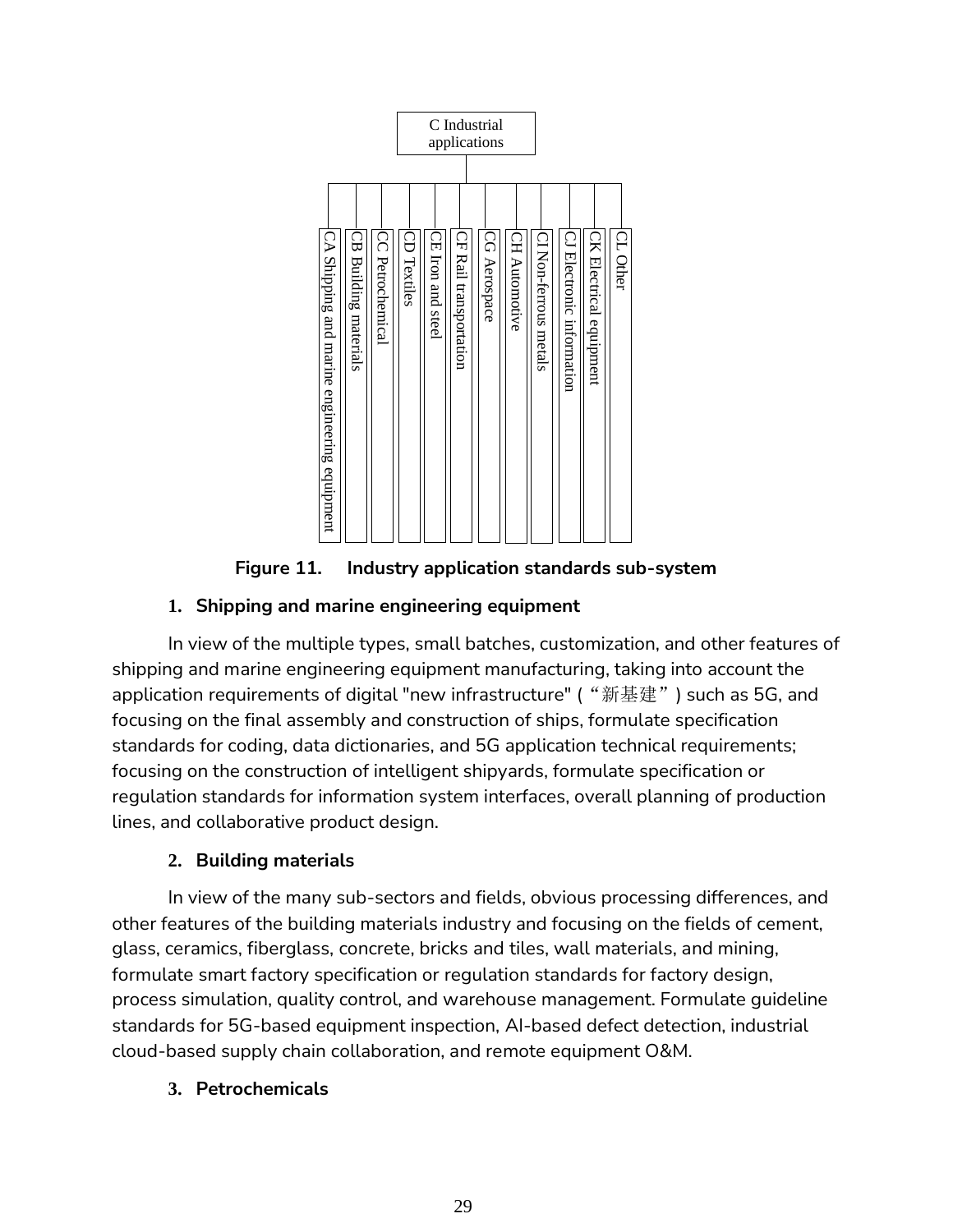In view of the high safety risks, high actual control requirements, high energy consumption, high environmental protection requirements, and other features of the petrochemical industry, formulate factory design specification standards for smart factory information models. Formulate new technology application specification or regulation standards for processing warnings, on-site personnel positioning, equipment health, and operation alarms. Formulate application guideline standards for remote equipment O&M.

## **4. Textiles**

In view of the overall intermittent manufacturing, partial process manufacturing, and other features of the textile industry and focusing on the fields of spun cloth, chemical fiber, woven, non-woven, printing and dyeing, clothing, and home textiles, formulate specification and guideline standards for the interconnection, information models, and remote O&M technical requirements of specialized equipment. Formulate specification or procedure standards for data, logistics and warehousing, and system integration during the construction of digitalized workshops or smart factories. Develop application norms or guideline standards for new models such as mass personalized customization.

## **5. Iron and steel**

In view of the process manufacturing characteristics of steel production process continuity, processing system complexity, and diversified intermediate states of products and focusing on the application of intelligentized technology in production scenarios, formulate specification standards for 5G applications, unmanned factory cranes (无人行车), and special robot applications. Focusing on the construction of smart factories, formulate specification standards for factory design, digital delivery, and digital twin models. Focusing on intelligent production management, formulate specification standards for quality, logistics, energy, environmental protection, equipment, and global supply chain optimization.

### **6. Rail transportation**

In view of the multiple types, small batches, equal emphasis on new manufacturing and O&M, personalized customization, and other features of the rail transportation equipment industry and focusing on the construction of smart factories in typical business scenarios such as welding, grinding, assembly and commissioning, and logistics, formulate key technical standards for smart equipment testing and certification, 3D model application specifications, industrial robot interfaces, and processing technology requirements. Formulate application standards for smart manufacturing project implementation guidelines and remote O&M of high-speed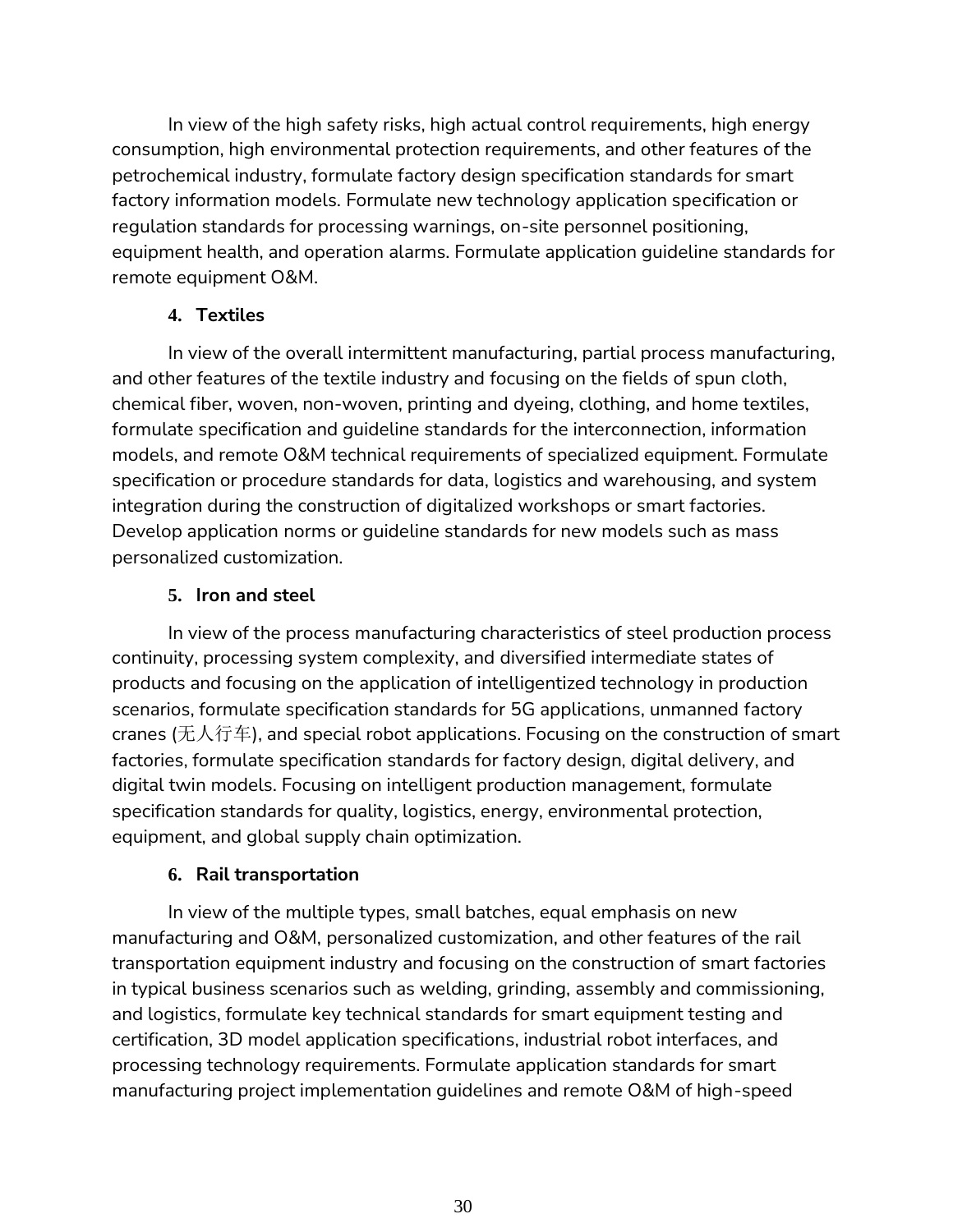electric multiple units.

## **7. Aerospace**

In view of the multiple types, small batches, model-based development mode, multi-party collaboration in design and manufacturing, and other features of the aerospace industry and focusing on the construction or upgrading of smart factories and digitalized workshops, formulate norms and standards for model-based digital design, cloud-based collaborative design platforms, virtual simulation of production lines adapted to complex processes, and environmental monitoring. Formulate application normalization standards for production process state prediction and optimization based on industrial big data.

# **8. Automotive**

In view of the strong technology-intensiveness, numerous parts and components, long industrial chain, many types of subdivided models, complex production processes, and other features of the automobile industry and focusing on the application of intelligent enabling technology in new energy vehicle and traditional fuel vehicle painting, welding, final assembly, and other processes, formulate specification standards for digital twin-based automotive product R&D and design, testing and verification, production line manufacturing, and integration. Formulate application guideline standards for R&D, production, marketing, and supply chain management for mass automotive customization.

# **9. Non-ferrous metals**

In view of the high safety requirements, major variations in the quality of raw materials, complex processing, multiple types and small batches of products, frequent logistics scheduling, and other features of the non-ferrous metal industry, and focusing on specialized smart equipment, smelting, and processing procedures, formulate guideline standards for information coding, information interaction, and operational status management. Formulate application guideline standards for smart factory design, construction, and production procedure monitoring.

# **10. Electronic information**

In view of the high technical complexity, rapid product iteration, obvious multiple type and small batch characteristics, rapid growth of product personalization and customization requirements, and other features of the electronic information manufacturing industry and focusing on the production and processing of electronic information materials, components, and information communication products and systems, formulate standards and norms for information models for, and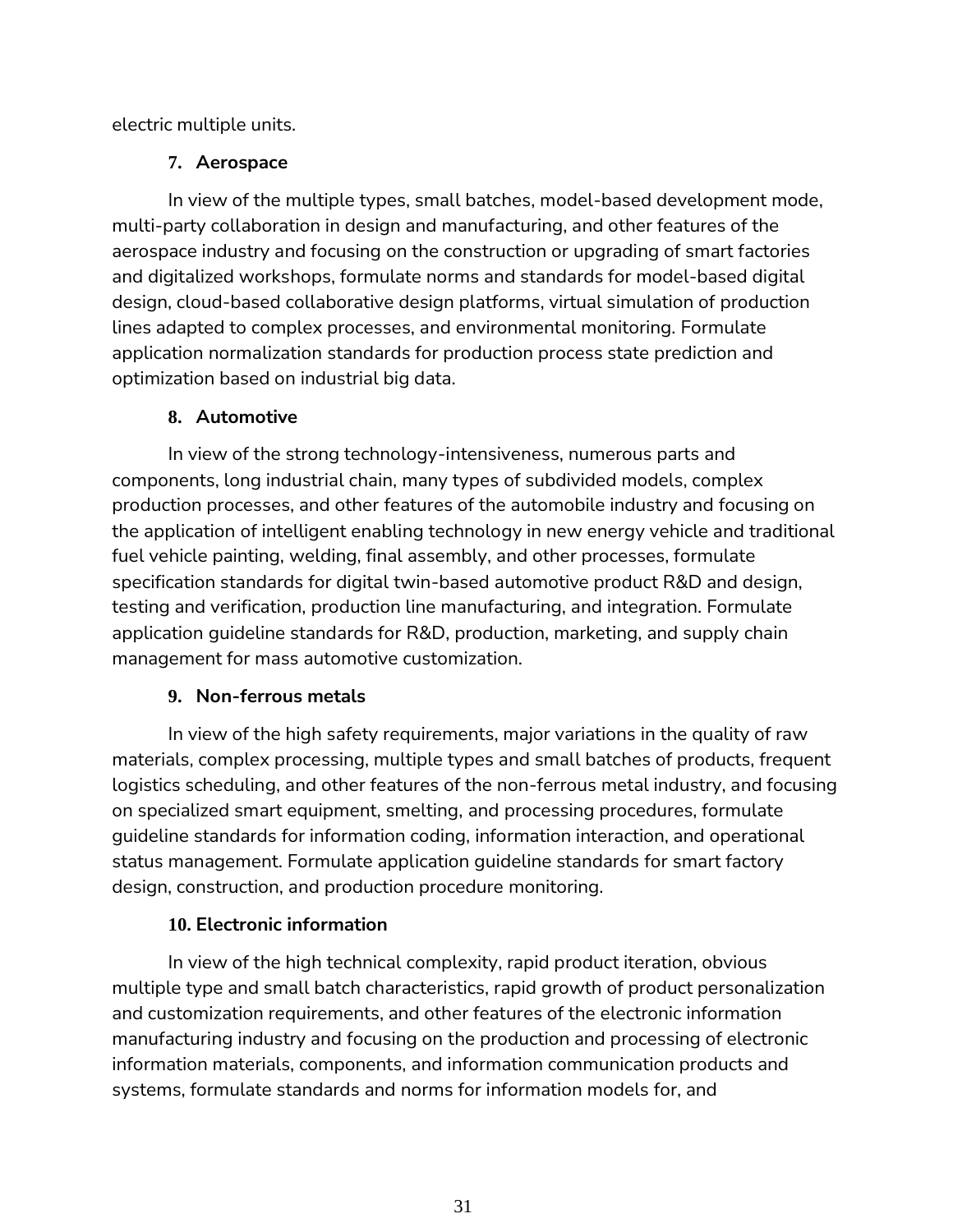interconnection requirements for, specialized smart equipment and systems. Formulate construction guideline standards and system integration specifications for flexible production lines, digitalized workshops, and smart factories. Formulate application guideline standards for new models such as personalized customization.

## **11. Electrical equipment**

In view of the wide variety of products, personalized customization, major O&M needs, and other prominent features of the power equipment industry and focusing on smart grid user terminals and electric motors, formulate smart factory construction guidelines and system integration specifications. Formulate implementation guideline standards for the digitalized simulation of manufacturing processes (processing procedures, production planning and layout, logistics simulation), digitized processing of resources, digitized process control, digitized collaborative manufacturing, remote equipment O&M, personalized customization, and smart manufacturing capability evaluation.

# **12. Other**

For light industry, focus on formulating standards for special process equipment interconnection and online testing for the leather, primary cell batteries, detergents, and other fields; and the formulation of mass personalized customization guideline standards for the household appliance and furniture fields. For the food industry, focus on formulating smart factory design, brewing and filling, processing decision-making, remote O&M, and identifier analysis standards for the dairy beverage, brewing, frozen food, and canned food fields. For the agricultural machinery and construction machinery industries, focus on formulating mass personalized customization design and intelligent O&M service monitoring standards. For the printing industry, focus on formulating standards for flexible printing process design and information exchange between systems. For the nuclear energy industry, focus on formulating standards based on data-driven smart production. For the civil explosives industry, focus on formulating standards related to key processing equipment status monitoring and O&M requirements.

# **V. Organization and Implementation**

<span id="page-33-0"></span>**Strengthen overall coordination.** Under the guidance of the Ministry of Industry and Information Technology (MIIT) and the Standardization Administration of China (SAC), give full play to the role of the National Smart Manufacturing Standardization Coordination and Promotion Group, Overall Group, and Expert Advisory Group, and strengthen the planning and construction of the smart manufacturing standards system.